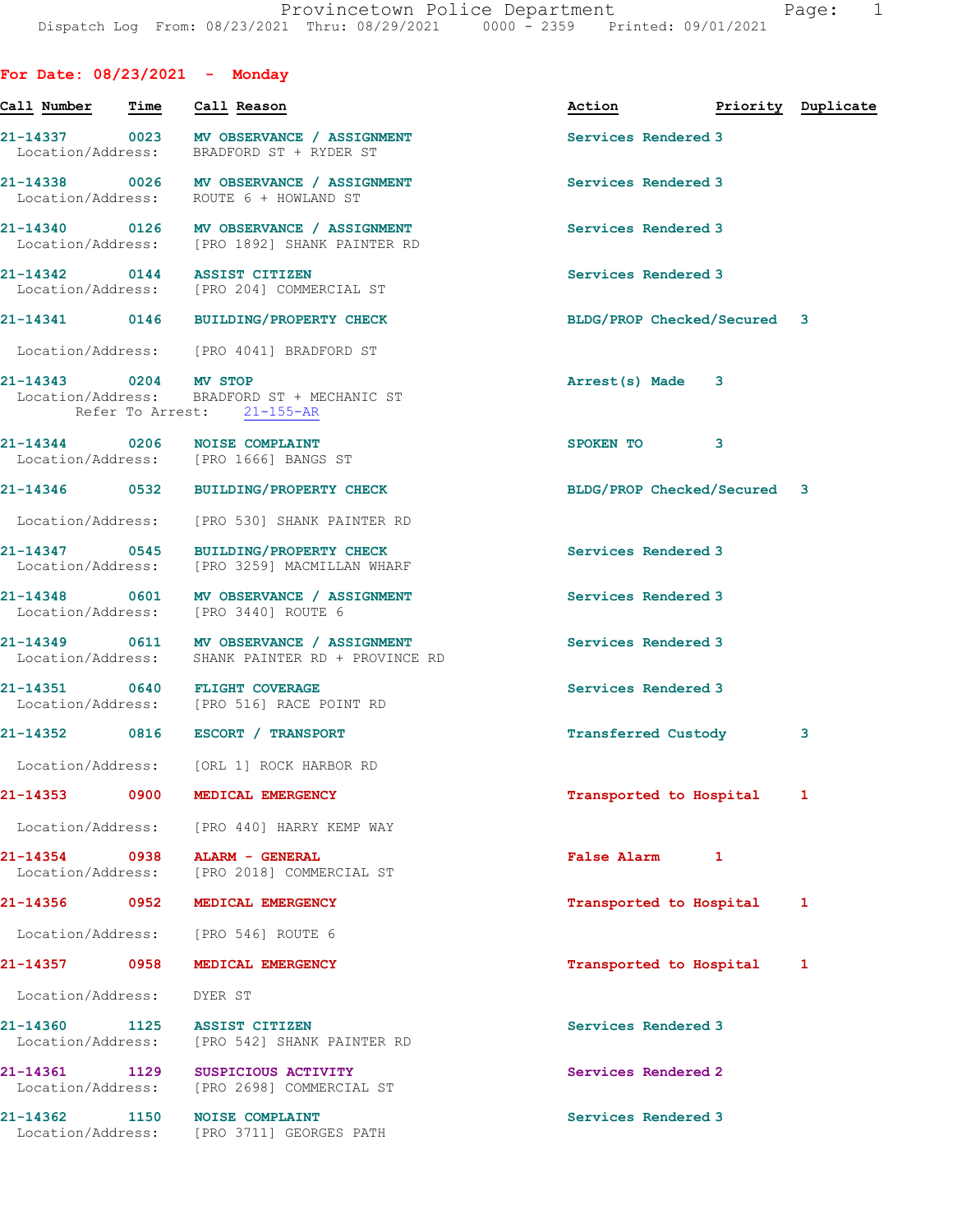|                                  | 21-14363 1155 MV OBSERVANCE / ASSIGNMENT<br>Location/Address: [PRO 2513] ROUTE 6                     | Services Rendered 3         |  |
|----------------------------------|------------------------------------------------------------------------------------------------------|-----------------------------|--|
|                                  | 21-14364 1207 MEDICAL EMERGENCY                                                                      | Transported to Hospital 1   |  |
|                                  | Location/Address: [PRO 517] RACE POINT RD                                                            |                             |  |
| 21-14365 1232                    | MEDICAL EMERGENCY<br>Location/Address: [PRO 399] COMMERCIAL ST                                       | <b>PATIENT REFUSAL 1</b>    |  |
| 21-14366 1321 FOLLOW UP          | Location/Address: [PRO 2161] COMMERCIAL ST                                                           | Services Rendered 2         |  |
|                                  | 21-14367 1332 MEDICAL EMERGENCY                                                                      | Transported to Hospital 1   |  |
|                                  | Location/Address: [PRO 440] HARRY KEMP WAY                                                           |                             |  |
|                                  | 21-14369 1354 ASSIST CITIZEN<br>Location/Address: [PRO 2559] COMMERCIAL ST                           | Services Rendered 3         |  |
| 21-14370 1606 MV HIT & RUN       | Location/Address: [PRO 1708] BRADFORD ST                                                             | Services Rendered 2         |  |
|                                  | 21-14373 1824 MV OBSERVANCE / ASSIGNMENT<br>Location/Address: SHANK PAINTER RD + CAPTAIN BERTIES WAY | Services Rendered 3         |  |
| 21-14374 1908 911 - GENERAL      | Location/Address: [PRO 370] COMMERCIAL ST                                                            | Services Rendered 1         |  |
|                                  | 21-14375 2011 BUILDING/PROPERTY CHECK                                                                | BLDG/PROP Checked/Secured 3 |  |
|                                  | Location/Address: [PRO 1646] WINSLOW ST                                                              |                             |  |
|                                  | 21-14376 2011 BUILDING/PROPERTY CHECK<br>Location/Address: [PRO 3259] MACMILLAN WHARF                | Services Rendered 3         |  |
|                                  | 21-14377 2012 MV OBSERVANCE / ASSIGNMENT<br>Location/Address: [PRO 4041] BRADFORD ST                 | Services Rendered 3         |  |
|                                  | 21-14378 2012 911 - GENERAL<br>Location/Address: BRADFORD ST EXT + W VINE ST                         | Services Rendered 1         |  |
|                                  | 21-14380 2025 MEDICAL EMERGENCY<br>Location/Address: [PRO 1017] NELSON AVE                           | <b>PATIENT REFUSAL 1</b>    |  |
| 21-14381 2102 911 - GENERAL      | Location/Address: [PRO 3296] SHANK PAINTER RD                                                        | Services Rendered 1         |  |
| 21-14382                         | 2207 MEDICAL EMERGENCY                                                                               | Transported to Hospital 1   |  |
|                                  | Location/Address: [PRO 3237] COMMERCIAL ST                                                           |                             |  |
| 21-14384 2221 BAR CHECK          | Location/Address: [PRO 272] COMMERCIAL ST                                                            | Services Rendered 3         |  |
|                                  | 21-14385 2222 BUILDING/PROPERTY CHECK<br>Location/Address: [PRO 4041] BRADFORD ST                    | Services Rendered 3         |  |
| For Date: $08/24/2021$ - Tuesday |                                                                                                      |                             |  |
|                                  | 21-14386 0007 BUILDING/PROPERTY CHECK                                                                | BLDG/PROP Checked/Secured 3 |  |
|                                  | Location/Address: [PRO 1638] COMMERCIAL ST                                                           |                             |  |
|                                  | 21-14387 0011 MV OBSERVANCE / ASSIGNMENT<br>Location/Address: SHANK PAINTER RD + BRADFORD ST         | Services Rendered 3         |  |
|                                  | 21-14388 0025 BUILDING/PROPERTY CHECK<br>Location/Address: [PRO 3259] MACMILLAN WHARF                | Services Rendered 3         |  |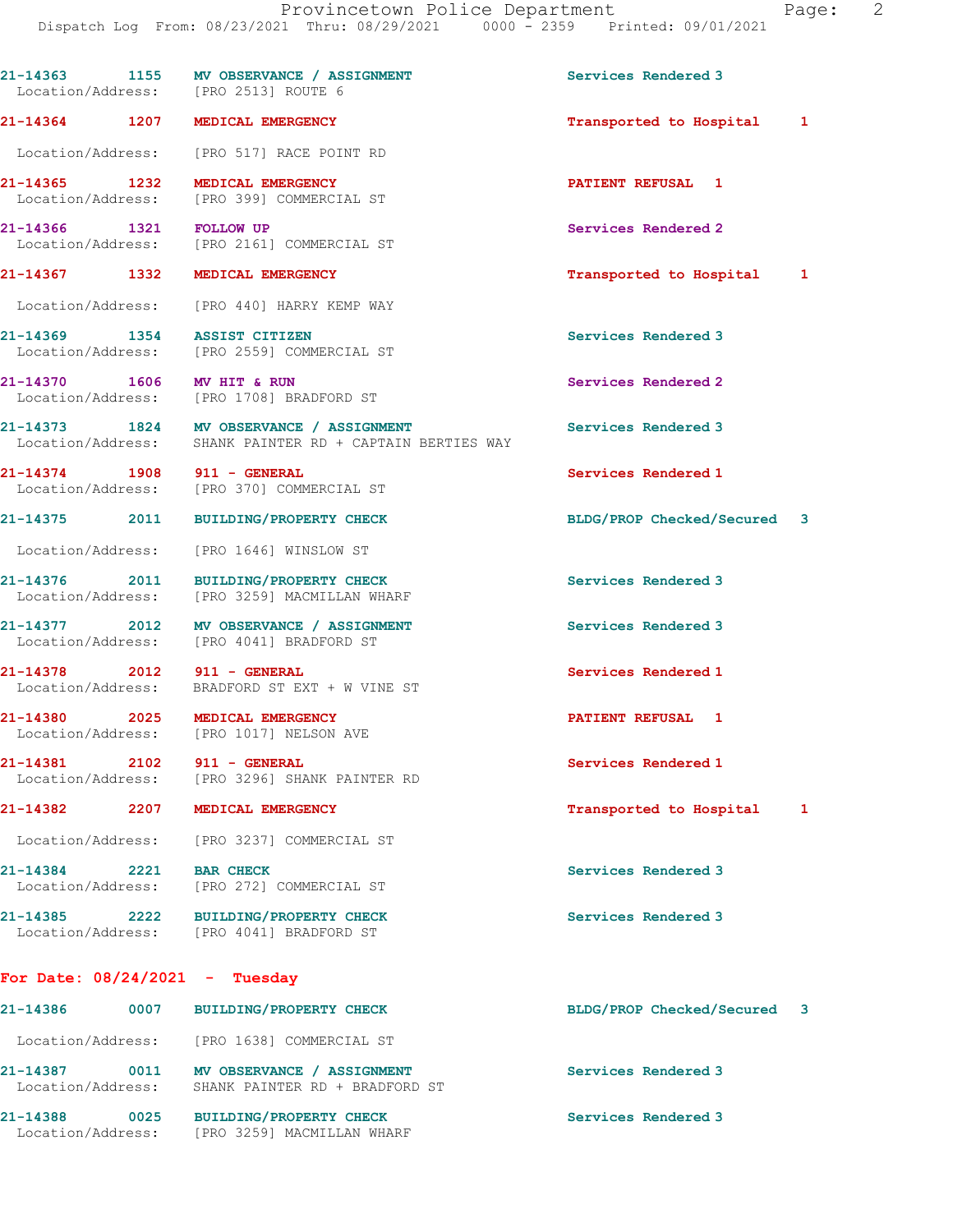21-14389 0036 MV OBSERVANCE / ASSIGNMENT Services Rendered 3 Location/Address: BRADFORD ST + HOWLAND ST 21-14390 0101 BUILDING/PROPERTY CHECK Services Rendered 3 Location/Address: GEORGES PATH 21-14391 0111 BUILDING/PROPERTY CHECK Services Rendered 3 Location/Address: [PRO 3259] MACMILLAN WHARF 21-14393 0132 NOISE COMPLAINT SPOKEN TO 3 Location/Address: [PRO 484] MASONIC PL 21-14394 0148 BUILDING/PROPERTY CHECK Services Rendered 3 Location/Address: [PRO 2490] PROVINCELANDS RD 21-14395 0159 BUILDING/PROPERTY CHECK Services Rendered 3 Location/Address: [PRO 2499] RACE POINT RD 21-14396 0209 BUILDING/PROPERTY CHECK Services Rendered 3 Location/Address: [PRO 2540] RACE POINT RD 21-14397 0213 MV STOP VERBAL WARNING 3 [PRO 517] RACE POINT RD 21-14398 0342 BUILDING/PROPERTY CHECK Services Rendered 3<br>
Location/Address: [PRO 3317] CEMETERY RD [PRO 3317] CEMETERY RD 21-14399 0345 BUILDING/PROPERTY CHECK Services Rendered 3 Location/Address: [PRO 3318] CEMETERY RD 21-14400 0434 BUILDING/PROPERTY CHECK BLDG/PROP Checked/Secured 3 Location/Address: [PRO 3703] ROUTE 6 21-14401 0443 MV OBSERVANCE / ASSIGNMENT Services Rendered 3 Location/Address: ROUTE 6 + SNAIL RD 21-14402 0504 PARK, WALK & TALK Services Rendered 3 Location/Address: [PRO 539] SHANK PAINTER RD 21-14403 0539 MV OBSERVANCE / ASSIGNMENT Services Rendered 3 Location/Address: [PRO 521] ROUTE 6 + HOWLAND ST 21-14404 0550 BUILDING/PROPERTY CHECK BLDG/PROP Checked/Secured 3 Location/Address: [PRO 1645] HARRY KEMP WAY 21-14405 0554 HAZARDS Removed Hazard 2 1 Location/Address: [PRO 2540] RACE POINT RD 21-14407 0626 BUILDING/PROPERTY CHECK Services Rendered 3 Location/Address: [PRO 2206] PILGRIMS LANDING 21-14409 0717 BY-LAW VIOLATION VERBAL WARNING 2 Location/Address: [PRO 506] PEARL ST 21-14408 0730 FLIGHT COVERAGE Services Rendered 3 Location/Address: [PRO 516] RACE POINT RD 21-14410 0740 MV OBSERVANCE / ASSIGNMENT No Action Required 3 Location/Address: [PRO 3440] ROUTE 6 21-14412 0746 MV OBSERVANCE / ASSIGNMENT Services Rendered 3 Location/Address: [PRO 3440] ROUTE 6 21-14415 0916 MEDICAL EMERGENCY Transported to Hospital 1 Location/Address: [PRO 1561] CONANT ST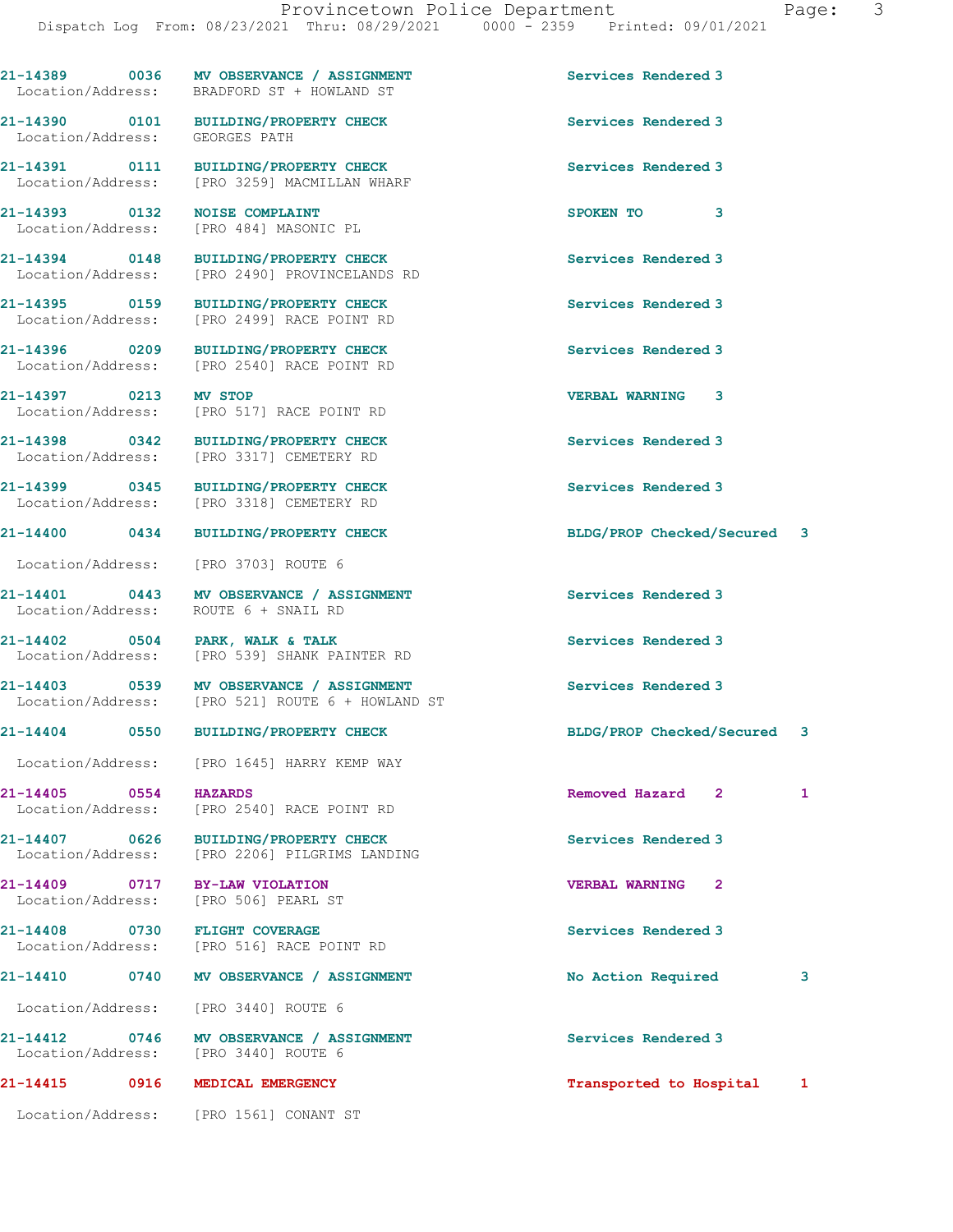|                              | Provincetown Police Department<br>Dispatch Log From: 08/23/2021 Thru: 08/29/2021 0000 - 2359 Printed: 09/01/2021 |                             | 4<br>Page: |
|------------------------------|------------------------------------------------------------------------------------------------------------------|-----------------------------|------------|
|                              | 21-14416 0920 BUILDING/PROPERTY CHECK                                                                            | BLDG/PROP Checked/Secured 3 |            |
|                              | Location/Address: [PRO 2540] RACE POINT RD                                                                       |                             |            |
|                              | 21-14417 0925 BUILDING/PROPERTY CHECK<br>Location/Address: [PRO 1989] COMMERCIAL ST                              | Services Rendered 3         |            |
|                              | 21-14418 0928 MV OBSERVANCE / ASSIGNMENT<br>Location/Address: BERRY LN + COMMERCIAL ST                           | Services Rendered 3         |            |
|                              | 21-14419   1012   SERVICE CALL - POLICE<br>Location/Address: [ORL 1] ROCK HARBOR RD                              | Services Rendered 3         |            |
|                              | 21-14422 1045 BUILDING/PROPERTY CHECK                                                                            | BLDG/PROP Checked/Secured 3 |            |
|                              | Location/Address: [PRO 3259] MACMILLAN WHARF                                                                     |                             |            |
| Location/Address: JOHNSON ST | 21-14423 1123 PARKING COMPLAINT                                                                                  | Services Rendered 3         |            |
| 21-14424 1129 MV STOP        | Location/Address: ROUTE 6 + SHANK PAINTER RD                                                                     | <b>VERBAL WARNING 3</b>     |            |
| 21-14425 1139 MV HIT & RUN   | Location/Address: COMMERCIAL ST + RYDER ST<br>Refer To Accident: 21-66-AC                                        | Investigated 2              |            |
|                              | 21-14426 1145 MEDICAL EMERGENCY                                                                                  | Transported to Hospital     | 1          |
|                              | Location/Address: [PRO 440] HARRY KEMP WAY                                                                       |                             |            |
|                              | 21-14427 1213 BUILDING/PROPERTY CHECK                                                                            | BLDG/PROP Checked/Secured 3 |            |
|                              | Location/Address: [PRO 444] HIGH POLE HILL                                                                       |                             |            |
|                              | 21-14428 1234 LOST PROPERTY<br>Location/Address: [PRO 3431] COMMERCIAL ST                                        | Services Rendered 3         |            |
| 21-14429 1246 MV STOP        |                                                                                                                  | Citation / Warning Issued 3 |            |
|                              | Location/Address: CONWELL ST + HARRY KEMP WAY                                                                    |                             |            |
|                              | 21-14430 1317 MEDICAL EMERGENCY                                                                                  | Transported to Hospital 1   |            |
|                              | Location/Address: [PRO 440] HARRY KEMP WAY                                                                       |                             |            |
| 21-14431 1331 MV COMPLAINT   | Location/Address: [PRO 3672] ROUTE 6                                                                             | Could Not Locate 2          |            |
| 21-14432 1337 FOLLOW UP      | Location/Address: COMMERCIAL ST                                                                                  | Services Rendered 2         |            |
|                              | 21-14433 1359 BUILDING/PROPERTY CHECK<br>Location/Address: [PRO 2499] RACE POINT RD                              | Services Rendered 3         |            |
| 21-14434 1430 MV STOP        | Location/Address: ROUTE 6 + SNAIL RD                                                                             | <b>VERBAL WARNING 3</b>     |            |
|                              | 21-14435 1533 MV OBSERVANCE / ASSIGNMENT<br>Location/Address: [PRO 3440] ROUTE 6                                 | Services Rendered 3         |            |
| 21-14436 1537 MV STOP        | Location/Address: ROUTE 6 + SNAIL RD                                                                             | VERBAL WARNING 3            |            |
| 21-14437 1545 MV STOP        | Location/Address: ROUTE 6 + SNAIL RD                                                                             | <b>VERBAL WARNING 3</b>     |            |
|                              | 21-14438 1548 BUILDING/PROPERTY CHECK                                                                            | BLDG/PROP Checked/Secured 3 |            |
|                              | Location/Address: [PRO 1778] SHANK PAINTER RD                                                                    |                             |            |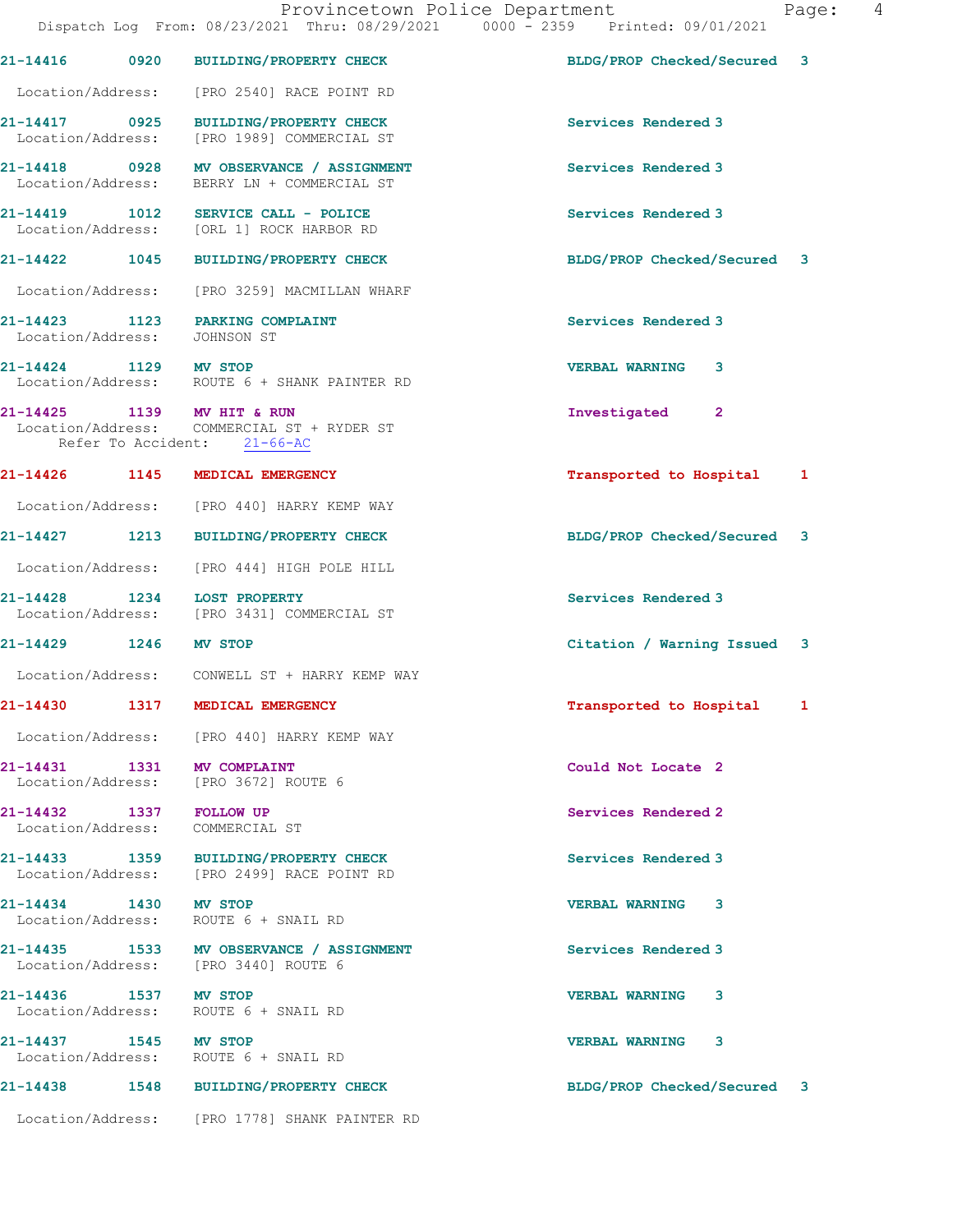| aqe: |  |  |
|------|--|--|

|                                | 21-14439 1557 911 - GENERAL<br>Location/Address: COMMERCIAL ST                                   | Services Rendered 1         |              |
|--------------------------------|--------------------------------------------------------------------------------------------------|-----------------------------|--------------|
| 21-14440   1603   ALARM - FIRE | Location/Address: COMMERCIAL ST                                                                  | False Alarm 1               |              |
|                                | 21-14441 1607 MV VANDALISM<br>Location/Address: COMMERCIAL ST                                    | Services Rendered 2         |              |
|                                | 21-14442 1648 MEDICAL EMERGENCY                                                                  | Transported to Hospital 1   |              |
| Location/Address:              | HARBOUR DR                                                                                       |                             |              |
|                                | 21-14443 1707 MV OBSERVANCE / ASSIGNMENT<br>Location/Address: SHANK PAINTER RD + JEROME SMITH RD | Services Rendered 3         |              |
|                                | 21-14444 1728 BUILDING/PROPERTY CHECK                                                            | BLDG/PROP Checked/Secured 3 |              |
|                                | Location/Address: [PRO 105] COMMERCIAL ST                                                        |                             |              |
| 21-14445 1733 MV COMPLAINT     | Location/Address: COMMERCIAL ST + ANTHONY ST                                                     | Services Rendered 2         |              |
|                                | 21-14446 1835 ASSIST DEPARTMENT / MUTUAL AID                                                     | Referred to Other Agency 3  |              |
| Location/Address: ROUTE 6      |                                                                                                  |                             |              |
|                                | 21-14447 1909 911 - GENERAL<br>Location/Address: [PRO 3296] SHANK PAINTER RD                     | Services Rendered 1         |              |
|                                | 21-14448 1918 LOST PROPERTY<br>Location/Address: [PRO 3296] SHANK PAINTER RD                     | Services Rendered 3         |              |
| 21-14449   1924   ALARM - FIRE | Location/Address: [PRO 2277] BRADFORD ST                                                         | False Alarm 1               |              |
|                                | 21-14450 1930 ASSIST CITIZEN<br>Location/Address: [PRO 3094] COMMERCIAL ST                       | Services Rendered 3         |              |
|                                | 21-14452 1948 BUILDING/PROPERTY CHECK                                                            | BLDG/PROP Checked/Secured 3 |              |
|                                | Location/Address: [PRO 175] COMMERCIAL ST                                                        |                             |              |
| 21-14455                       | 2109 MEDICAL EMERGENCY                                                                           | Transported to Hospital     | $\mathbf{1}$ |
|                                | Location/Address: [PRO 146] COMMERCIAL ST                                                        |                             |              |
| 21-14456 2223 ANIMAL CALL      | Location/Address: [PRO 1202] COMMERCIAL ST                                                       | Services Rendered 2         |              |
|                                | 21-14457 2329 ASSIST DEPARTMENT / MUTUAL AID<br>Location/Address: [TRU 409] MEETINGHOUSE RD      | Services Rendered 3         |              |
|                                | For Date: $08/25/2021$ - Wednesday                                                               |                             |              |
|                                | 21-14459 0029 BUILDING/PROPERTY CHECK<br>Location/Address: GEORGES PATH                          | Services Rendered 3         |              |
| 21-14460 0044 BAR CHECK        | Location/Address: [PRO 399] COMMERCIAL ST                                                        | Services Rendered 3         |              |
| 21-14461                       | 0123 BUILDING/PROPERTY CHECK                                                                     | BLDG/PROP Checked/Secured 3 |              |
| Location/Address:              | [PRO 1989] COMMERCIAL ST                                                                         |                             |              |
| Location/Address:              | 21-14462 0133 MV OBSERVANCE / ASSIGNMENT<br>CONWELL ST + HARRY KEMP WAY                          | Services Rendered 3         |              |
|                                | 21-14464 0211 BY-LAW VIOLATION<br>Location/Address: [PRO 105] COMMERCIAL ST                      | SPOKEN TO<br>$\mathbf{2}$   |              |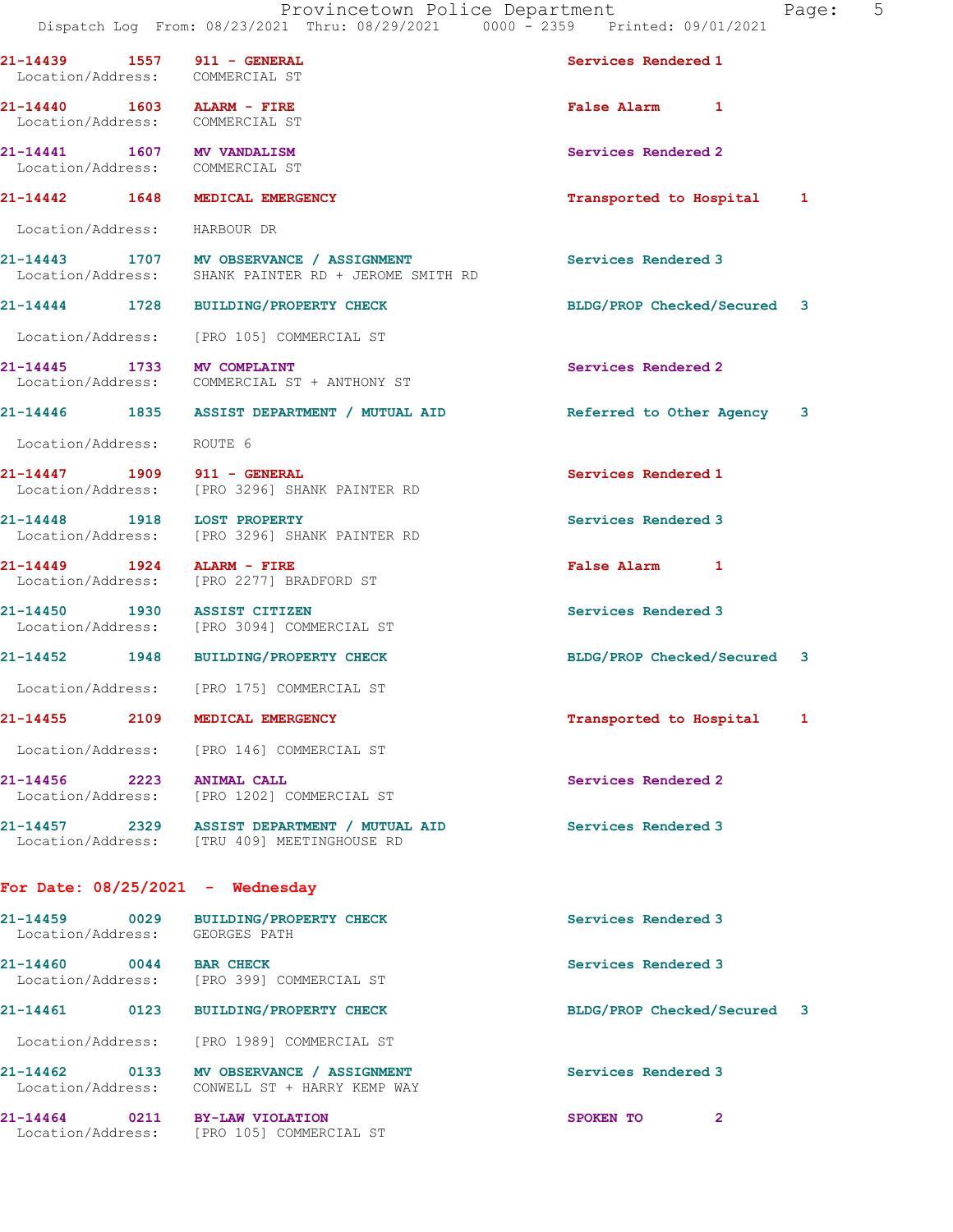|                                    | 21-14465 0346 BUILDING/PROPERTY CHECK                                                        | BLDG/PROP Checked/Secured 3 |   |
|------------------------------------|----------------------------------------------------------------------------------------------|-----------------------------|---|
|                                    | Location/Address: [PRO 413] CONWELL ST                                                       |                             |   |
|                                    | 21-14466 0359 BUILDING/PROPERTY CHECK                                                        | BLDG/PROP Checked/Secured 3 |   |
|                                    | Location/Address: [PRO 516] RACE POINT RD                                                    |                             |   |
|                                    | 21-14468 0510 BUILDING/PROPERTY CHECK<br>Location/Address: [PRO 571] ALDEN ST                | Services Rendered 3         |   |
| 21-14469 0520                      | BUILDING/PROPERTY CHECK                                                                      | BLDG/PROP Checked/Secured 3 |   |
|                                    | Location/Address: [PRO 545] SHANK PAINTER RD                                                 |                             |   |
| 21-14470 0526<br>Location/Address: | MV OBSERVANCE / ASSIGNMENT<br>JEROME SMITH RD + SHANK PAINTER RD                             | Services Rendered 3         |   |
| 21-14471 0527<br>Location/Address: | BUILDING/PROPERTY CHECK<br>[PRO 2490] PROVINCELANDS RD                                       | Services Rendered 3         |   |
| 21-14472 0605                      | SERVICE CALL - POLICE<br>Location/Address: [PRO 516] RACE POINT RD                           | Services Rendered 3         | 3 |
|                                    | 21-14473 0611 BUILDING/PROPERTY CHECK                                                        | BLDG/PROP Checked/Secured 3 |   |
|                                    | Location/Address: [PRO 3609] COMMERCIAL ST                                                   |                             |   |
|                                    | 21-14474 0638 BUILDING/PROPERTY CHECK<br>Location/Address: [PRO 3259] MACMILLAN WHARF        | Services Rendered 3         |   |
|                                    | 21-14475 0650 BUILDING/PROPERTY CHECK                                                        | BLDG/PROP Checked/Secured 3 |   |
|                                    | Location/Address: [PRO 99] COMMERCIAL ST                                                     |                             |   |
|                                    | 21-14476 0741 BUILDING/PROPERTY CHECK                                                        | BLDG/PROP Checked/Secured 3 |   |
|                                    | Location/Address: [PRO 2499] RACE POINT RD                                                   |                             |   |
| 21-14477 0750                      | <b>BUILDING/PROPERTY CHECK</b><br>Location/Address: [PRO 2206] PILGRIMS LANDING              | Services Rendered 3         |   |
|                                    | 21-14479 0824 MV OBSERVANCE / ASSIGNMENT<br>Location/Address: BRADFORD ST + SHANK PAINTER RD | Services Rendered 3         |   |
|                                    | 21-14480 0831 ESCORT / TRANSPORT                                                             | <b>Transferred Custody</b>  | 3 |
|                                    | Location/Address: [PRO 542] SHANK PAINTER RD<br>Refer To Arrest: 21-156-AR                   |                             |   |
|                                    | 21-14481 0858 PARKING COMPLAINT<br>Location/Address: [PRO 911] CUDWORTH ST                   | Services Rendered 3         |   |
| 21-14484 0939 LOST PROPERTY        | Location/Address: [PRO 542] SHANK PAINTER RD                                                 | Services Rendered 3         |   |
|                                    | 21-14485 1007 ASSIST DEPARTMENT / MUTUAL AID<br>Location/Address: [PRO 542] SHANK PAINTER RD | Services Rendered 3         |   |
|                                    | 21-14487 1127 BUILDING/PROPERTY CHECK<br>Location/Address: [PRO 3121] COMMERCIAL ST          | Services Rendered 3         |   |
|                                    | 21-14489 1137 PARKING COMPLAINT<br>Location/Address: [PRO 2520] PRINCE ST                    | Services Rendered 3         |   |
|                                    | 21-14490 1145 MV OBSERVANCE / ASSIGNMENT<br>Location/Address: BERRY LN + COMMERCIAL ST       | Services Rendered 3         |   |
|                                    | 21-14491 1154 MEDICAL EMERGENCY                                                              | <b>PATIENT REFUSAL 1</b>    |   |

Location/Address: [PRO 4054] PROVINCELANDS RD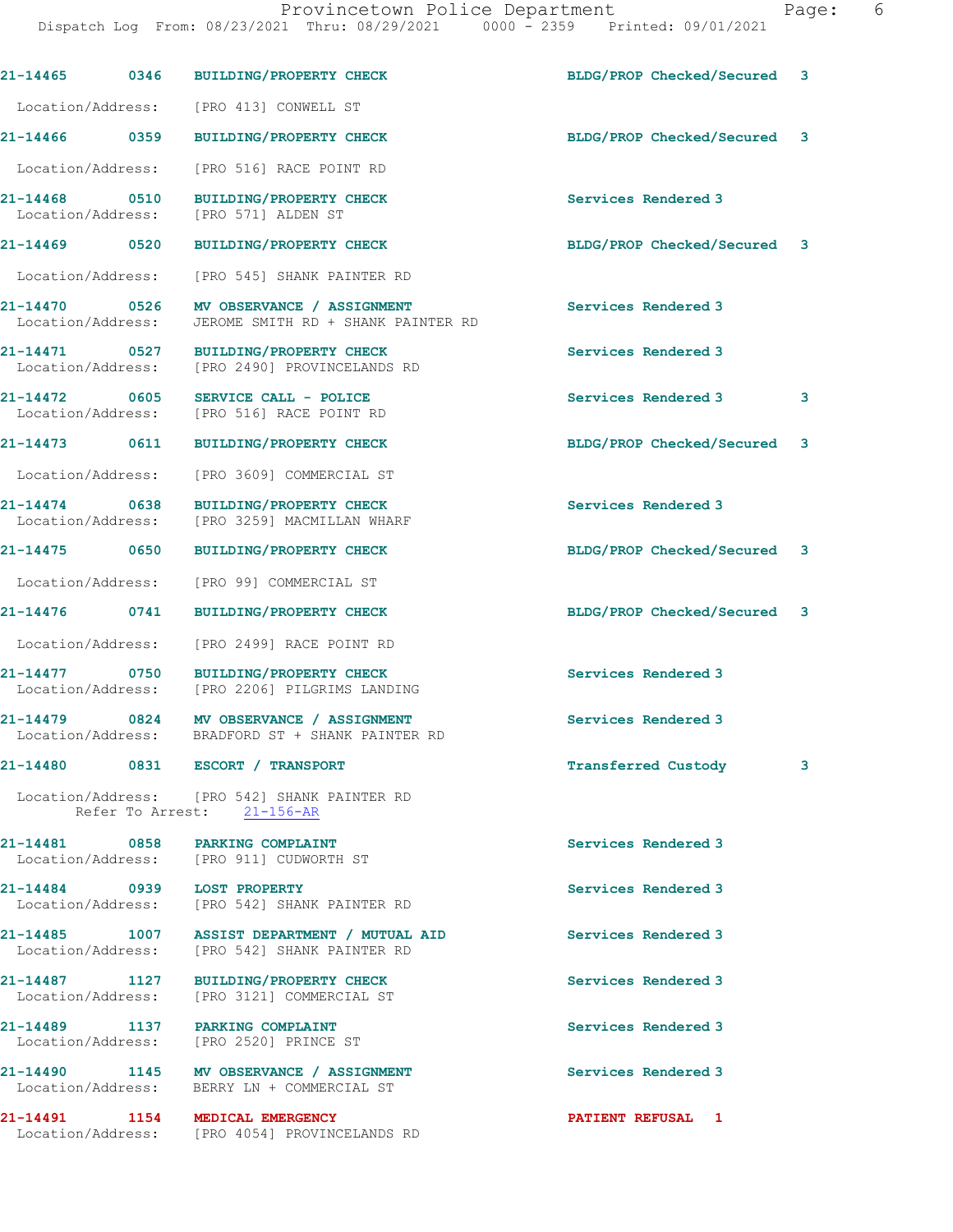21-14492 1208 MEDICAL EMERGENCY Services Rendered 1 Location/Address: [PRO 2616] COMMERCIAL ST 21-14493 1215 ANIMAL CALL Referred to Other Agency 2 Location/Address: [PRO 2490] PROVINCELANDS RD 21-14494 1223 LOST PROPERTY Services Rendered 3 Location/Address: [PRO 542] SHANK PAINTER RD 21-14496 1256 PARKING COMPLAINT Services Rendered 3 Location/Address: BREWSTER ST + PEARL ST 21-14497 1306 FOLLOW UP Services Rendered 2 Location/Address: [PRO 542] SHANK PAINTER RD 21-14498 1330 911 - GENERAL **Services Rendered 1**  Location/Address: [PRO 1892] SHANK PAINTER RD 21-14499 1335 MV STOP Citation / Warning Issued 3 Location/Address: [PRO 2513] ROUTE 6 21-14500 1345 LOST PROPERTY<br>
Location/Address: [PRO 542] SHANK PAINTER RD<br>
Services Rendered 3 [PRO 542] SHANK PAINTER RD 21-14501 1348 BIKE - ACCIDENT 1 21-14501 1 14501 1 Location/Address: HOWLAND ST + BRADFORD ST 21-14502 1435 MISSING PERSON Services Rendered 1 Location/Address: [PRO 285] COMMERCIAL ST 21-14503 1520 MEDICAL EMERGENCY PATIENT REFUSAL 1 [PRO 2490] PROVINCELANDS RD 21-14504 1559 BUILDING/PROPERTY CHECK BLDG/PROP Checked/Secured 3 Location/Address: [PRO 519] RACE POINT RD 21-14505 1601 COMPLAINT - GENERAL Could Not Locate 3<br>
Location/Address: [PRO 545] SHANK PAINTER RD [PRO 545] SHANK PAINTER RD 21-14506 1629 MEDICAL EMERGENCY **1200 1200 PATIENT REFUSAL**  Location/Address: [PRO 2616] COMMERCIAL ST 21-14508 1650 ANIMAL CALL 31-14508 Services Rendered 2 Location/Address: [PRO 365] COMMERCIAL ST 21-14509 1705 BIKE - ACCIDENT Transported to Hospital 1 Location/Address: PROVINCELANDS RD 21-14510 1738 MV OBSERVANCE / ASSIGNMENT Services Rendered 3 Location/Address: [PRO 2479] ROUTE 6 21-14511 1804 MEDICAL EMERGENCY **1804 MEDICAL EMERGENCY** 1804 1 Location/Address: [PRO 3069] BRADFORD ST 21-14512 1812 ANIMAL CALL Services Rendered 2 Location/Address: [PRO 396] COMMERCIAL ST 21-14513 1832 FOLLOW UP Services Rendered 2 Location/Address: [PRO 542] SHANK PAINTER RD 21-14514 1910 MV COLLISION Services Rendered 1 Location/Address: [PRO 3004] BRADFORD ST Refer To Accident: 21-67-AC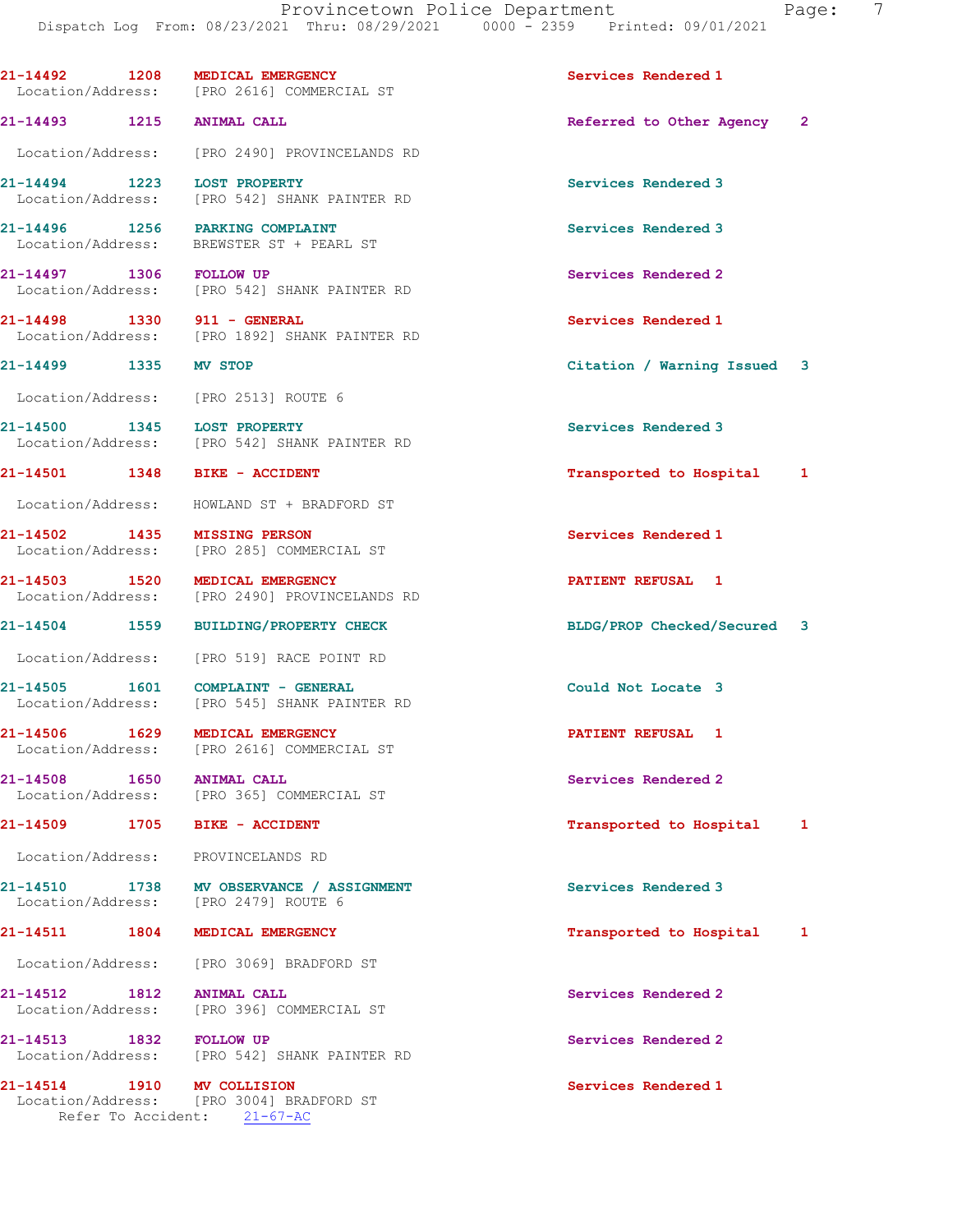|                                                         |      | Provincetown Police Department<br>Dispatch Log From: 08/23/2021 Thru: 08/29/2021 0000 - 2359 Printed: 09/01/2021 |                             |              | Page: 8 |  |
|---------------------------------------------------------|------|------------------------------------------------------------------------------------------------------------------|-----------------------------|--------------|---------|--|
|                                                         |      |                                                                                                                  |                             |              |         |  |
|                                                         |      | 21-14515 1937 COMPLAINT - GENERAL<br>Location/Address: [PRO 2539] RYDER ST EXT<br>Refer To Arrest: 21-157-AR     | Arrest(s) Made 3            |              |         |  |
| 21-14516  1944  FOLLOW UP                               |      | Location/Address: [PRO 837] COMMERCIAL ST                                                                        | SPOKEN TO                   | $\mathbf{2}$ |         |  |
|                                                         |      | 21-14517 2004 MEDICAL EMERGENCY<br>Location/Address: [PRO 3222] ALDEN ST                                         | PATIENT REFUSAL 1           |              |         |  |
| 21-14518 2017 MV COMPLAINT<br>Location/Address: ROUTE 6 |      |                                                                                                                  | Could Not Locate 2          |              |         |  |
|                                                         |      | 21-14520 2205 MEDICAL EMERGENCY<br>Location/Address: [PRO 542] SHANK PAINTER RD<br>Refer To Arrest: 21-157-AR    | <b>PATIENT REFUSAL 1</b>    |              |         |  |
| 21-14521 2256 LOST PROPERTY                             |      | Location/Address: [PRO 542] SHANK PAINTER RD                                                                     | Services Rendered 3         |              |         |  |
| 21-14522 2258 ASSIST CITIZEN                            |      | Location/Address: [PRO 165] COMMERCIAL ST                                                                        | SPOKEN TO 3                 |              |         |  |
|                                                         |      | 21-14523 2302 MEDICAL EMERGENCY                                                                                  | Transported to Hospital 1   |              |         |  |
|                                                         |      | Location/Address: [PRO 204] COMMERCIAL ST                                                                        |                             |              |         |  |
| 21-14524 2322 911 - GENERAL                             |      | Location/Address: [PRO 2966] COMMERCIAL ST                                                                       | Services Rendered 1         |              |         |  |
|                                                         |      | 21-14525 2345 BUILDING/PROPERTY CHECK                                                                            | BLDG/PROP Checked/Secured 3 |              |         |  |
|                                                         |      | Location/Address: [PRO 1645] HARRY KEMP WAY                                                                      |                             |              |         |  |
| 21-14526 2354 BAR CHECK                                 |      | Location/Address: [PRO 3973] BRADFORD ST                                                                         | Services Rendered 3         |              |         |  |
|                                                         |      | 21-14527 2357 BAR CHECK<br>Location/Address: [PRO 2737] COMMERCIAL ST                                            | Services Rendered 3         |              |         |  |
| For Date: $08/26/2021$ - Thursday                       |      |                                                                                                                  |                             |              |         |  |
| 21-14528                                                |      | 0013 MV STOP                                                                                                     | Citation / Warning Issued 3 |              |         |  |
|                                                         |      | Location/Address: BRADFORD ST + HANCOCK ST                                                                       |                             |              |         |  |
| Location/Address:                                       |      | 21-14530 0101 MV OBSERVANCE / ASSIGNMENT<br>BRADFORD ST + JOHNSON ST                                             | Services Rendered 3         |              |         |  |
| 21-14531 0135<br>Location/Address:                      |      | BUILDING/PROPERTY CHECK<br>[PRO 2512] JEROME SMITH RD                                                            | Services Rendered 3         |              |         |  |
| Location/Address:                                       |      | 21-14533 0156 MV OBSERVANCE / ASSIGNMENT<br>ROUTE 6 + HOWLAND ST                                                 | Services Rendered 3         |              |         |  |
| 21-14534 0204                                           |      | <b>BUILDING/PROPERTY CHECK</b>                                                                                   | BLDG/PROP Checked/Secured 3 |              |         |  |
| Location/Address:                                       |      | [PRO 175] COMMERCIAL ST                                                                                          |                             |              |         |  |
| 21-14535                                                | 0208 | <b>BUILDING/PROPERTY CHECK</b>                                                                                   | BLDG/PROP Checked/Secured 3 |              |         |  |
| Location/Address:                                       |      | [PRO 182] COMMERCIAL ST                                                                                          |                             |              |         |  |
| 21-14536 0228<br>Location/Address:                      |      | ASSIST DEPARTMENT / MUTUAL AID<br>[TRU 198] SHORE RD                                                             | Services Rendered 3         |              |         |  |
| 21-14537 0314                                           |      | <b>BUILDING/PROPERTY CHECK</b><br>Location/Address: [PRO 2499] RACE POINT RD                                     | Services Rendered 3         |              |         |  |
| 21-14538                                                | 0322 | <b>BUILDING/PROPERTY CHECK</b>                                                                                   | BLDG/PROP Checked/Secured 3 |              |         |  |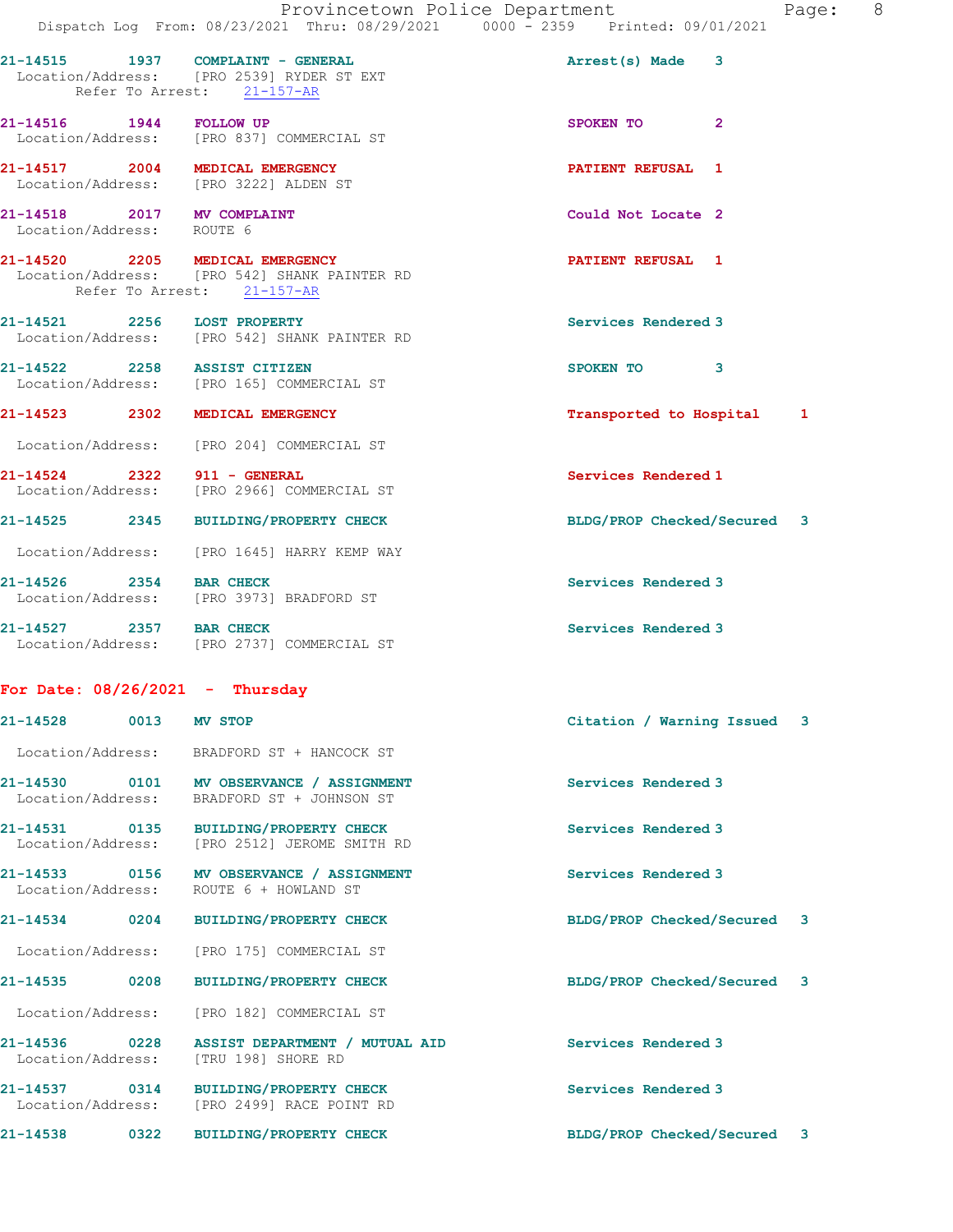|                                    | Location/Address: [PRO 516] RACE POINT RD                                                     |                                                   |   |
|------------------------------------|-----------------------------------------------------------------------------------------------|---------------------------------------------------|---|
| Location/Address:                  | 21-14539 0337 BUILDING/PROPERTY CHECK<br>[PRO 2490] PROVINCELANDS RD                          | Services Rendered 3                               |   |
|                                    | 21-14540 0516 BUILDING/PROPERTY CHECK<br>Location/Address: [PRO 3296] SHANK PAINTER RD        | Services Rendered 3                               |   |
| 21-14541 0524<br>Location/Address: | BUILDING/PROPERTY CHECK<br>[PRO 3259] MACMILLAN WHARF                                         | Services Rendered 3                               |   |
|                                    | 21-14543 0546 MV OBSERVANCE / ASSIGNMENT<br>Location/Address: [PRO 521] ROUTE 6               | Services Rendered 3                               |   |
|                                    | 21-14544 0556 MV OBSERVANCE / ASSIGNMENT<br>Location/Address: [PRO 3287] ROUTE 6              | Services Rendered 3                               |   |
|                                    | 21-14545 0558 MEDICAL EMERGENCY<br>Location/Address: [PRO 2094] CONWELL ST                    | False Alarm 1                                     |   |
|                                    | 21-14546 0643 SERVICE CALL - POLICE<br>Location/Address: [PRO 516] RACE POINT RD              | Services Rendered 3                               | 3 |
| 21-14547 0810 911 - GENERAL        | Location/Address: [PRO 1892] SHANK PAINTER RD                                                 | Services Rendered 1                               |   |
|                                    | 21-14548 0830 ESCORT / TRANSPORT                                                              | $\overline{\phantom{a}}$ 3<br>Transferred Custody |   |
|                                    | Location/Address: [PRO 542] SHANK PAINTER RD<br>Refer To Arrest: 21-157-AR                    |                                                   |   |
|                                    | 21-14549 0859 ASSIST DEPARTMENT / MUTUAL AID<br>Location/Address: [TRU 233] SHORE RD          | Services Rendered 3                               |   |
| 21-14550 1020 MV HIT & RUN         | Location/Address: [PRO 3296] SHANK PAINTER RD                                                 | Unfounded 2                                       | 1 |
| 21-14552 1218 LOST PROPERTY        | Location/Address: [PRO 105] COMMERCIAL ST                                                     | Services Rendered 3                               |   |
|                                    | 21-14553 1226 PARKING COMPLAINT<br>Location/Address: [PRO 2] ALDEN ST                         | Services Rendered 3                               |   |
| 21-14554 1236                      | <b>HAZARDS</b><br>Location/Address: RACE POINT RD + STABLE PATH                               | Services Rendered 2                               |   |
| Location/Address: CARNES AVE       | 21-14556 1329 PARKING COMPLAINT                                                               | <b>GONE ON ARRIVAL 3</b>                          |   |
|                                    | 21-14557 1405 MEDICAL EMERGENCY                                                               | Transported to Hospital 1                         |   |
|                                    | Location/Address: [PRO 440] HARRY KEMP WAY                                                    |                                                   |   |
|                                    | 21-14558 1412 PARKING COMPLAINT<br>Location/Address: [PRO 526] RYDER ST EXT                   | Services Rendered 3                               |   |
|                                    | 21-14559 1437 SERVICE CALL - POLICE<br>Location/Address: [PRO 1526] BREWSTER ST               | Services Rendered 3                               |   |
|                                    | 21-14560 1513 DISTURBANCE - FIGHT / ARGUMENT<br>Location/Address: [PRO 3296] SHANK PAINTER RD | Peace Restored 1                                  |   |
|                                    | 21-14561 1540 PARKING COMPLAINT<br>Location/Address: FRANKLIN ST + COMMERCIAL ST              | Services Rendered 3                               |   |
|                                    | 21-14563 1707 MEDICAL EMERGENCY                                                               | Transported to Hospital 1                         |   |
|                                    | Location/Address: [PRO 2605] COMMERCIAL ST                                                    |                                                   |   |
| 21-14564 1744                      | <b>BUILDING/PROPERTY CHECK</b>                                                                | Services Rendered 3                               |   |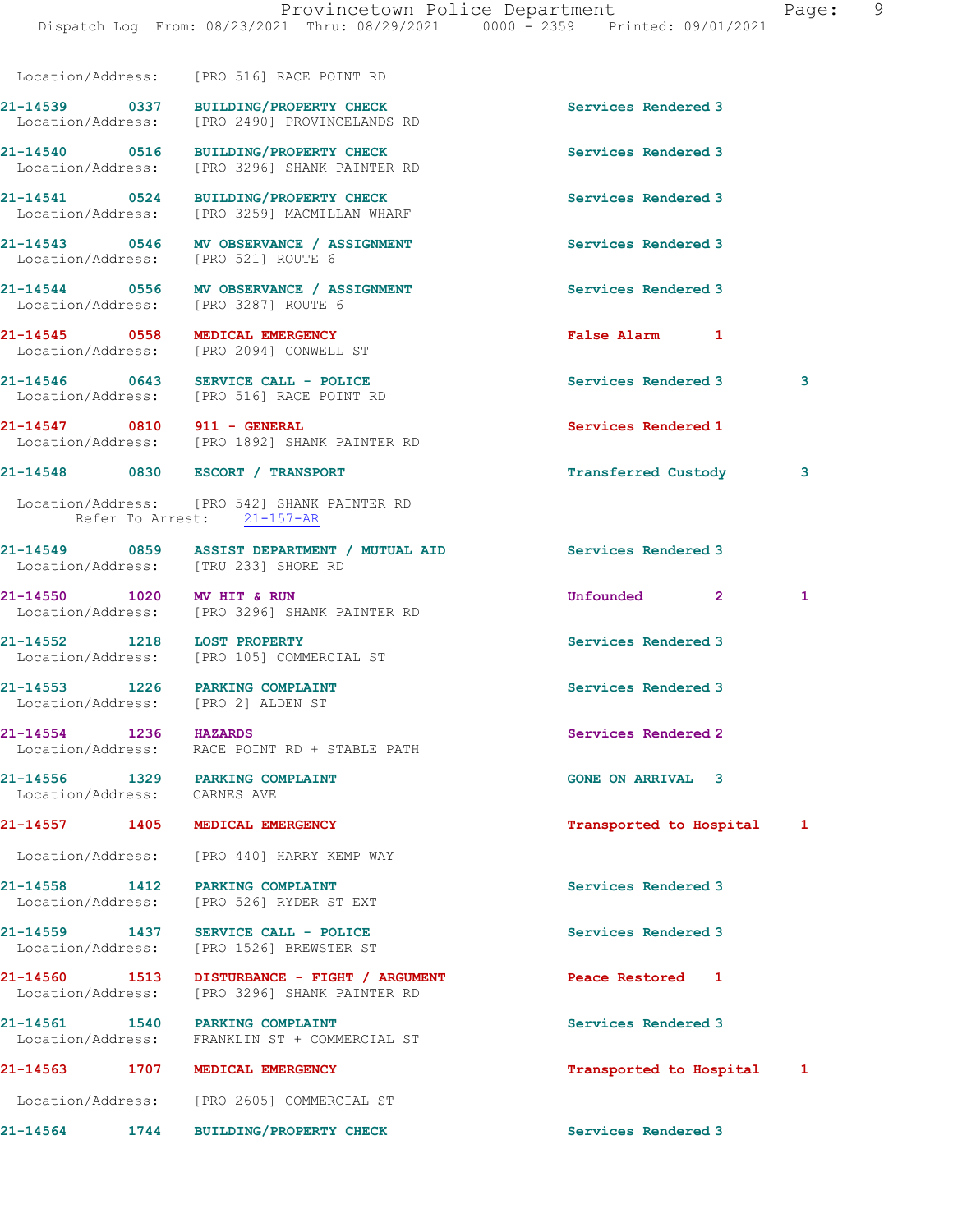|                                 |                   | Provincetown Police Department<br>Dispatch Log From: 08/23/2021 Thru: 08/29/2021 0000 - 2359 Printed: 09/01/2021 |                             | Page: 10 |  |
|---------------------------------|-------------------|------------------------------------------------------------------------------------------------------------------|-----------------------------|----------|--|
|                                 |                   | Location/Address: [PRO 2512] JEROME SMITH RD                                                                     |                             |          |  |
|                                 |                   | 21-14566 1757 MEDICAL EMERGENCY                                                                                  | Transported to Hospital 1   |          |  |
|                                 |                   | Location/Address: [PRO 524] COMMERCIAL ST                                                                        |                             |          |  |
|                                 |                   | 21-14567 1815 PROPERTY DAMAGE<br>Location/Address: HOWLAND ST + BRADFORD ST                                      | Services Rendered 3         |          |  |
|                                 |                   | 21-14569 1833 MV HIT & RUN<br>Location/Address: [PRO 2977] COMMERCIAL ST<br>Refer To Accident: 21-68-AC          | Services Rendered 2         |          |  |
|                                 |                   | 21-14570 1845 MEDICAL EMERGENCY                                                                                  | Transported to Hospital 1   |          |  |
|                                 |                   | Location/Address: [PRO 3222] ALDEN ST                                                                            |                             |          |  |
|                                 |                   | 21-14573 1931 BUILDING/PROPERTY CHECK<br>Location/Address: [PRO 526] RYDER ST EXT                                | Services Rendered 3         |          |  |
|                                 |                   | 21-14576 2040 BUILDING/PROPERTY CHECK<br>Location/Address: [PRO 2540] RACE POINT RD                              | Services Rendered 3         |          |  |
|                                 |                   | 21-14577 2110 BUILDING/PROPERTY CHECK<br>Location/Address: [PRO 519] RACE POINT RD                               | Services Rendered 3         |          |  |
|                                 |                   | 21-14579 2120 BAR CHECK<br>Location/Address: [PRO 3432] COMMERCIAL ST                                            | Services Rendered 3         |          |  |
|                                 |                   | 21-14580 2129 BAR CHECK<br>Location/Address: [PRO 2832] COMMERCIAL ST                                            | Services Rendered 3         |          |  |
| 21-14581 2230 BAR CHECK         |                   | Location/Address: [PRO 3443] COMMERCIAL ST                                                                       | Services Rendered 3         |          |  |
|                                 |                   | 21-14582 2334 MV OBSERVANCE / ASSIGNMENT<br>Location/Address: [PRO 3287] ROUTE 6                                 | Services Rendered 3         |          |  |
|                                 |                   | 21-14583 2340 BUILDING/PROPERTY CHECK                                                                            | BLDG/PROP Checked/Secured 3 |          |  |
|                                 |                   | Location/Address: [PRO 512] PRINCE ST                                                                            |                             |          |  |
|                                 |                   | 21-14584 2351 MV OBSERVANCE / ASSIGNMENT<br>Location/Address: [PRO 1566] CONWELL ST                              | Services Rendered 3         |          |  |
| For Date: $08/27/2021$ - Friday |                   |                                                                                                                  |                             |          |  |
| 21-14585                        |                   | 0005 BUILDING/PROPERTY CHECK                                                                                     | BLDG/PROP Checked/Secured 3 |          |  |
|                                 |                   | Location/Address: [PRO 105] COMMERCIAL ST                                                                        |                             |          |  |
|                                 |                   | 21-14586 0033 BUILDING/PROPERTY CHECK                                                                            | BLDG/PROP Checked/Secured 3 |          |  |
|                                 |                   | Location/Address: [PRO 1638] COMMERCIAL ST                                                                       |                             |          |  |
|                                 |                   | 21-14587 0033 BUILDING/PROPERTY CHECK                                                                            | BLDG/PROP Checked/Secured 3 |          |  |
| Location/Address:               |                   | [PRO 413] CONWELL ST                                                                                             |                             |          |  |
| Location/Address:               |                   | 21-14589 0044 BUILDING/PROPERTY CHECK<br>[PRO 3259] MACMILLAN WHARF                                              | Services Rendered 3         |          |  |
| 21-14590 0056                   |                   | MV STOP                                                                                                          | Citation / Warning Issued 3 |          |  |
|                                 |                   | Location/Address: [PRO 105] COMMERCIAL ST                                                                        |                             |          |  |
|                                 |                   | 21-14594 0201 ASSIST DEPARTMENT / MUTUAL AID<br>Location/Address: [TRU 787] AVOCET RD                            | Services Rendered 3         |          |  |
| 21-14595                        | $\overline{0253}$ | <b>BUILDING/PROPERTY CHECK</b>                                                                                   | Services Rendered 3         |          |  |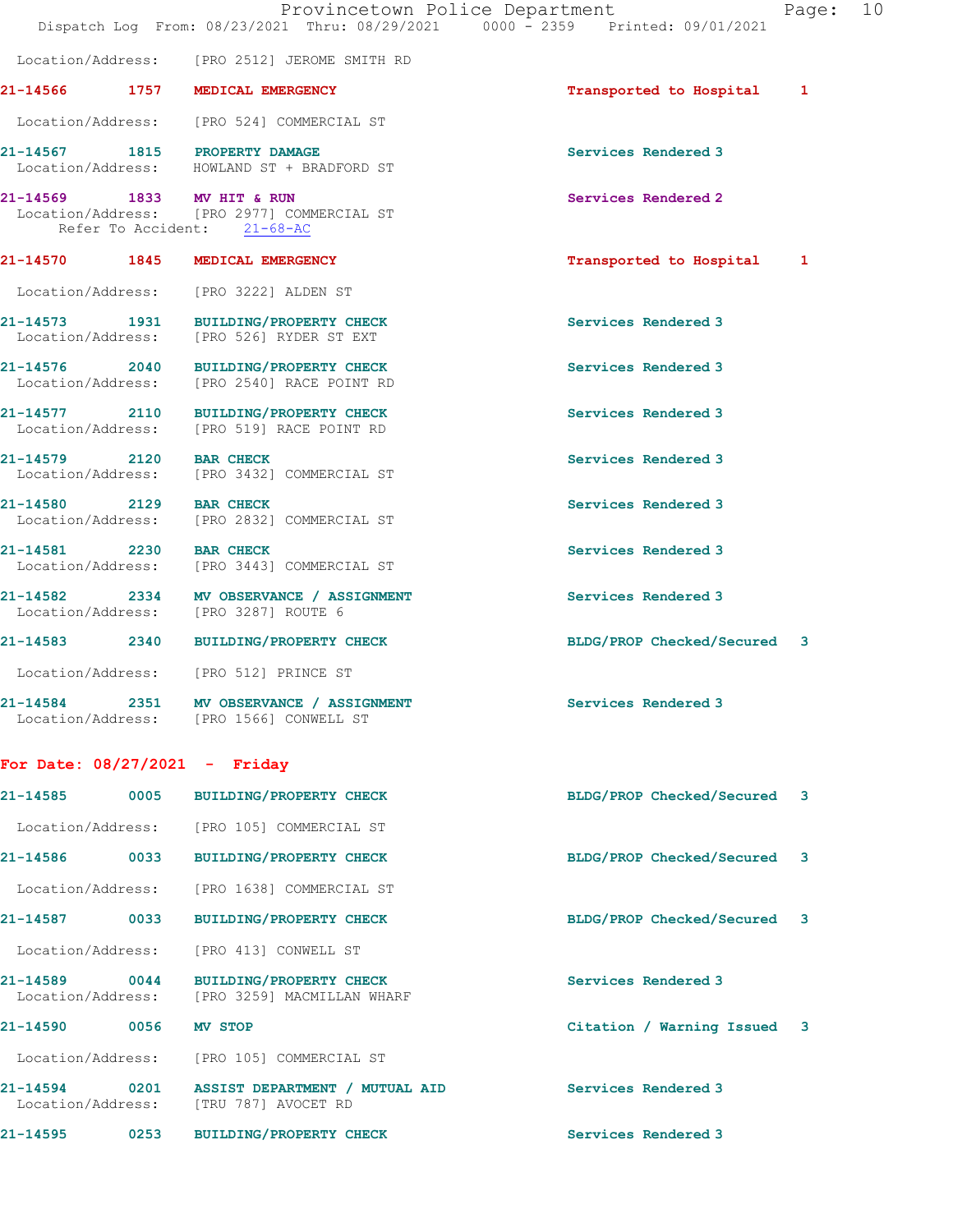|                             | Provincetown Police Department<br>Dispatch Log From: 08/23/2021 Thru: 08/29/2021 0000 - 2359 Printed: 09/01/2021 |                             | Page:        | 11 |
|-----------------------------|------------------------------------------------------------------------------------------------------------------|-----------------------------|--------------|----|
|                             | Location/Address: [PRO 3163] WINTHROP ST                                                                         |                             |              |    |
|                             | 21-14596 0335 BUILDING/PROPERTY CHECK<br>Location/Address: [PRO 2490] PROVINCELANDS RD                           | Services Rendered 3         |              |    |
|                             | 21-14597 0349 BUILDING/PROPERTY CHECK                                                                            | BLDG/PROP Checked/Secured 3 |              |    |
| Location/Address:           | [PRO 516] RACE POINT RD                                                                                          |                             |              |    |
| Location/Address:           | 21-14598 0400 BUILDING/PROPERTY CHECK<br>[PRO 2499] RACE POINT RD                                                | Services Rendered 3         |              |    |
|                             | 21-14599 0509 BUILDING/PROPERTY CHECK<br>Location/Address: [PRO 3296] SHANK PAINTER RD                           | Services Rendered 3         |              |    |
|                             | 21-14600 0511 BUILDING/PROPERTY CHECK<br>Location/Address: [PRO 2512] JEROME SMITH RD                            | Services Rendered 3         |              |    |
|                             | 21-14601 0527 BUILDING/PROPERTY CHECK                                                                            | BLDG/PROP Checked/Secured 3 |              |    |
|                             | Location/Address: [PRO 446] HOWLAND ST                                                                           |                             |              |    |
|                             | 21-14602 0541 MV OBSERVANCE / ASSIGNMENT<br>Location/Address: ROUTE 6 + HOWLAND ST                               | Services Rendered 3         |              |    |
|                             | 21-14603 0555 MV OBSERVANCE / ASSIGNMENT<br>Location/Address: [PRO 447] JEROME SMITH RD                          | Services Rendered 3         |              |    |
|                             | $21-14604$ 0609 SERVICE CALL - POLICE<br>Location/Address: [PRO 516] RACE POINT RD                               | Services Rendered 3         | $\mathbf{2}$ |    |
|                             | 21-14605 0748 FIRE - OTHER<br>Location/Address: [PRO 2539] RYDER ST EXT                                          | Services Rendered 1         |              |    |
|                             | 21-14606 0833 BUILDING/PROPERTY CHECK                                                                            | BLDG/PROP Checked/Secured 3 |              |    |
|                             | Location/Address: [PRO 444] HIGH POLE HILL                                                                       |                             |              |    |
|                             | 21-14611 1027 MEDICAL EMERGENCY                                                                                  | Transported to Hospital     | 1            |    |
|                             | Location/Address: [PRO 440] HARRY KEMP WAY                                                                       |                             |              |    |
|                             | 21-14612 1032 SERVICE CALL - POLICE<br>Location/Address: [PRO 442] HARRY KEMP WAY                                | Services Rendered 3         |              |    |
|                             | 21-14613 1055 SERVICE CALL - POLICE<br>Location/Address: [PRO 886] CONWAY ST                                     | Services Rendered 3         |              |    |
|                             | 21-14614 1101 MV OBSERVANCE / ASSIGNMENT<br>Location/Address: BERRY LN + COMMERCIAL ST                           | Services Rendered 3         |              |    |
| 21-14615 1107 MV STOP       |                                                                                                                  | Citation / Warning Issued 3 |              |    |
|                             | Location/Address: HOBSON AVE + COMMERCIAL ST                                                                     |                             |              |    |
|                             | 21-14616 1108 PARKING COMPLAINT<br>Location/Address: PLEASANT ST + BROWNE ST                                     | Services Rendered 3         |              |    |
|                             | 21-14617 1114 MEDICAL EMERGENCY                                                                                  | Referred to Other Agency 1  |              |    |
|                             | Location/Address: [PRO 1892] SHANK PAINTER RD                                                                    |                             |              |    |
|                             | 21-14618 1115 MEDICAL EMERGENCY                                                                                  | Transported to Hospital     | 1            |    |
|                             | Location/Address: [PRO 72] PROVINCELANDS RD                                                                      |                             |              |    |
|                             | 21-14619 1208 HARASSMENT / THREATS<br>Location/Address: [PRO 542] SHANK PAINTER RD                               | Services Rendered 2         |              |    |
| 21-14623 1329 LOST PROPERTY | Location/Address: [PRO 542] SHANK PAINTER RD                                                                     | Services Rendered 3         |              |    |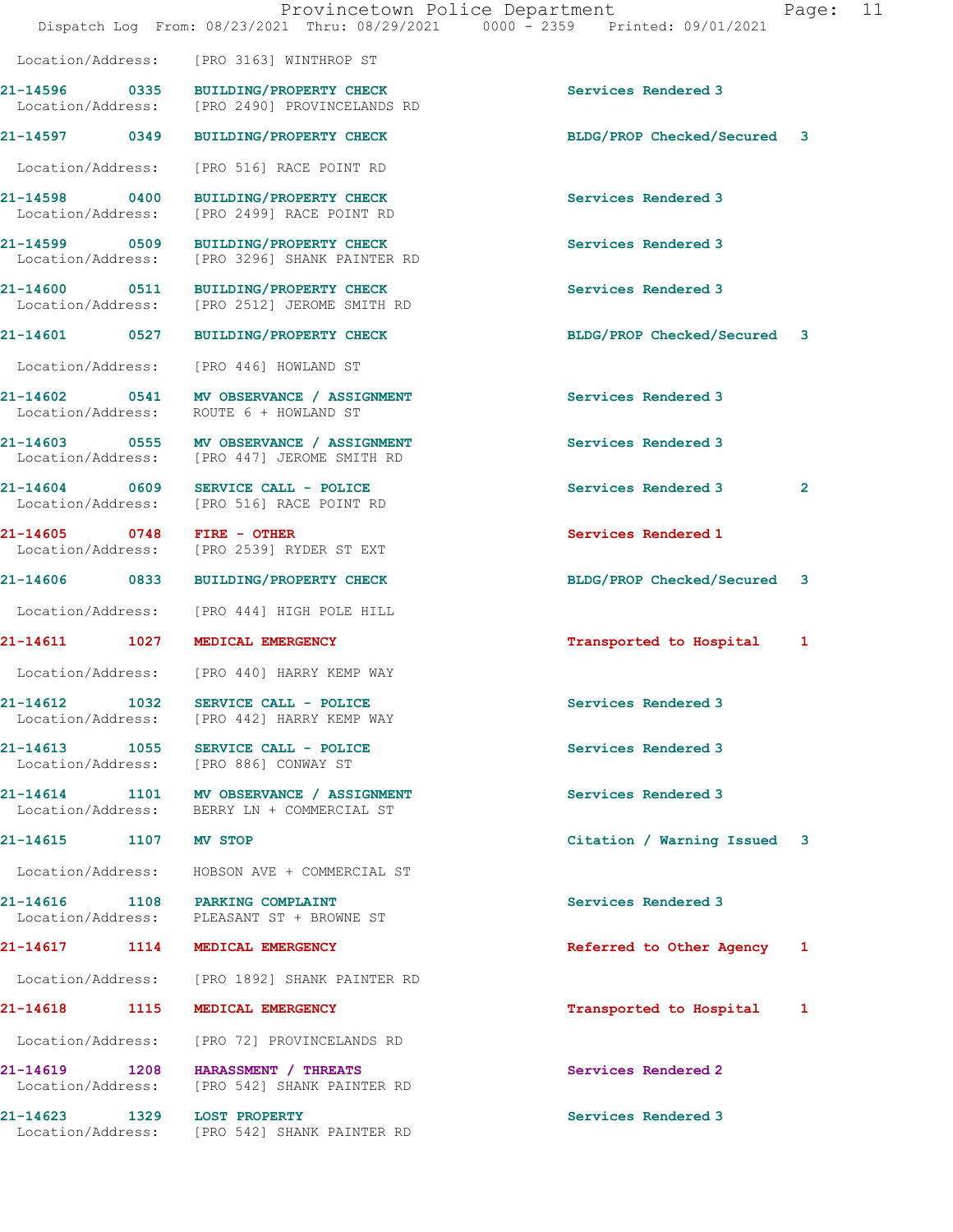21-14625 1412 MV STOP VERBAL WARNING 3 Location/Address: [PRO 2513] ROUTE 6 21-14624 1413 LOST PROPERTY Services Rendered 3 Location/Address: [PRO 542] SHANK PAINTER RD 21-14626 1603 BUILDING/PROPERTY CHECK Services Rendered 3 Location/Address: [PRO 3259] MACMILLAN WHARF 21-14627 1643 MV OBSERVANCE / ASSIGNMENT Services Rendered 3 Location/Address: ROUTE 6 + SNAIL RD 21-14628 1644 LOST PROPERTY Services Rendered 3 Location/Address: [PRO 3296] SHANK PAINTER RD 21-14629 1707 MV HIT & RUN Services Rendered 2 Location/Address: [PRO 734] BRADFORD ST 21-14630 1711 911 - GENERAL Services Rendered 1 Location/Address: [PRO 3430] COMMERCIAL ST 21-14632 1824 MEDICAL EMERGENCY **1228** 1824 1 Location/Address: [PRO 396] COMMERCIAL ST 21-14633 1836 ANIMAL CALL 21-14633 1836 ANIMAL CALL ST Services Rendered 2 [PRO 146] COMMERCIAL ST 21-14635 1850 911 - GENERAL Services Rendered 1 Location/Address: [PRO 146] COMMERCIAL ST 21-14636 1925 ASSIST DEPARTMENT / MUTUAL AID Referred to Other Agency 3 Location/Address: [TRU] ROUTE 6 + CASTLE RD 21-14637 1956 ASSIST CITIZEN Services Rendered 3 Location/Address: [PRO 547] COMMERCIAL ST 21-14638 2006 LOST PROPERTY **Services Rendered 3**  Location/Address: [PRO 3431] COMMERCIAL ST 21-14639 2026 911 - GENERAL Services Rendered 1 Location/Address: COMMERCIAL ST 21-14640 2035 PARKING COMPLAINT Services Rendered 3 Location/Address: [PRO 1440] WASHINGTON AVE 21-14641 2101 ANIMAL CALL 2001 2002 21-14641 Location/Address: [PRO 3494] BRADFORD ST + SCHOOL ST 21-14642 2121 PARKING COMPLAINT Services Rendered 3 Location/Address: [PRO 148] COMMERCIAL ST 21-14643 2155 BUILDING/PROPERTY CHECK BLDG/PROP Checked/Secured 3 Location/Address: [PRO 519] RACE POINT RD 21-14644 2226 PARKING COMPLAINT GONE ON ARRIVAL 3 Location/Address: BRADFORD ST + COOK ST 21-14646 2241 BUILDING/PROPERTY CHECK BLDG/PROP Checked/Secured 3

21-14648 2333 HAZARDS Services Rendered 2 Location/Address: [PRO 2977] COMMERCIAL ST

Location/Address: [PRO 1638] COMMERCIAL ST

| Saturday |
|----------|

21-14649 0009 MV STOP Citation / Warning Issued 3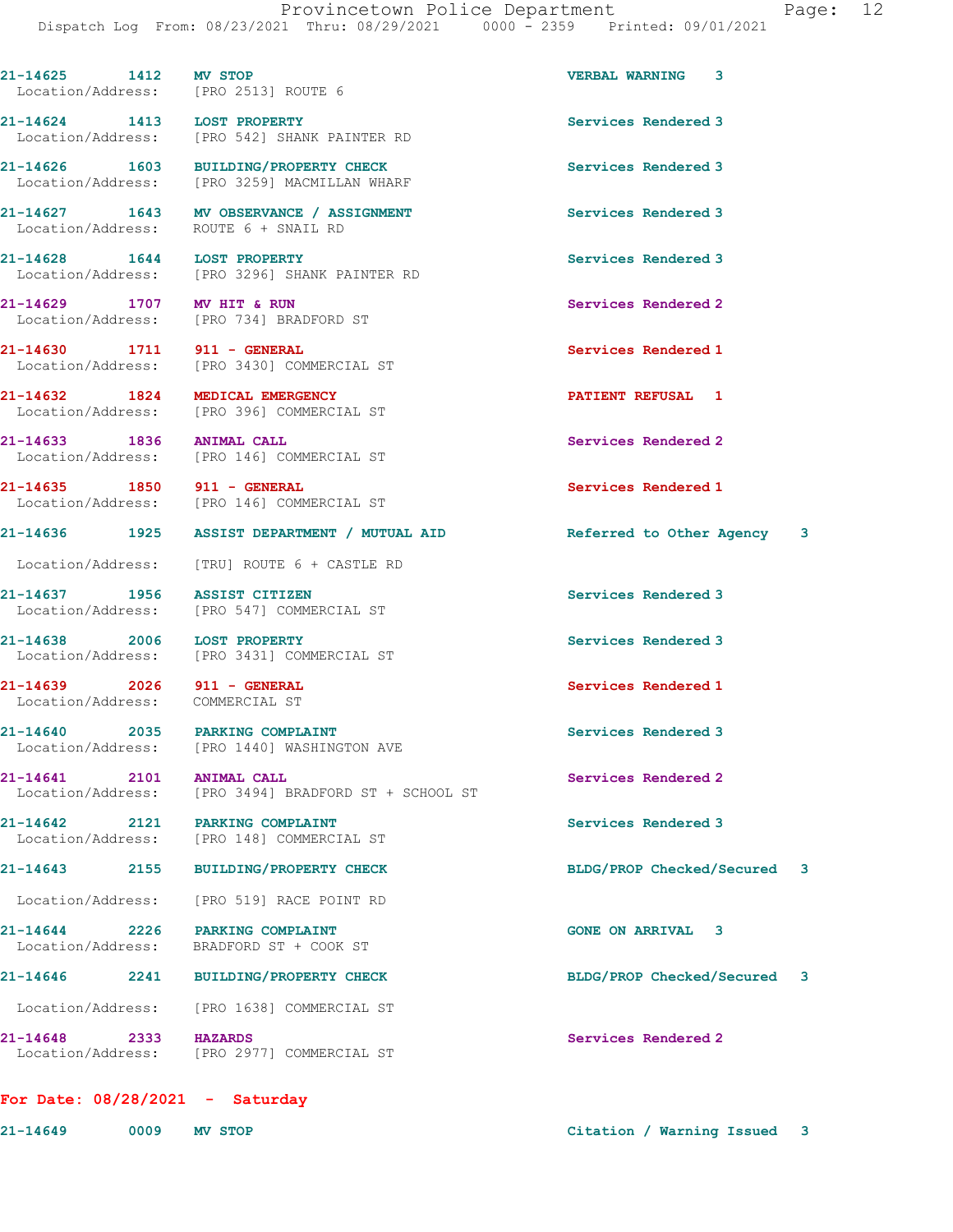| Location/Address:            | SNAIL RD                                                                                                                 |                            |   |
|------------------------------|--------------------------------------------------------------------------------------------------------------------------|----------------------------|---|
| 21-14651 0018 BAR CHECK      | Location/Address: [PRO 399] COMMERCIAL ST                                                                                | Services Rendered 3        |   |
|                              | 21-14650 0021 MEDICAL EMERGENCY                                                                                          | Transported to Hospital 1  |   |
|                              | Location/Address: [PRO 542] SHANK PAINTER RD                                                                             |                            |   |
| 21-14654 0113 MV STOP        | Location/Address: [PRO 526] RYDER ST EXT<br>Refer To Arrest: 21-160-AR                                                   | Arrest(s) Made 3           |   |
|                              | 21-14655 0201 MEDICAL EMERGENCY                                                                                          | Transported to Hospital 1  |   |
|                              | Location/Address: [PRO 542] SHANK PAINTER RD<br>Refer To Arrest: 21-159-AR                                               |                            |   |
| 21-14657 0518 LOST PROPERTY  | Location/Address: [PRO 196] COMMERCIAL ST                                                                                | Services Rendered 3        |   |
| 21-14658 0533 ASSIST CITIZEN |                                                                                                                          | Referred to Other Agency 3 |   |
|                              | Location/Address: [PRO 2543] MACMILLAN WHARF                                                                             |                            |   |
| 21-14659 0548 GENERAL INFO   | Location/Address: [PRO 542] SHANK PAINTER RD                                                                             | Services Rendered 3        |   |
|                              | 21-14660 0620 SERVICE CALL - POLICE<br>Location/Address: [PRO 516] RACE POINT RD                                         | Services Rendered 3        | 1 |
|                              | 21-14662 0738 DISTURBANCE - FIGHT / ARGUMENT<br>Location/Address: [PRO 365] COMMERCIAL ST                                | <b>GONE ON ARRIVAL 1</b>   |   |
|                              | 21-14663 0744 PARKING COMPLAINT<br>Location/Address: [PRO 3456] RYDER ST EXT                                             | Services Rendered 3        |   |
|                              | 21-14665 0911 BY-LAW VIOLATION<br>Location/Address: [PRO 1892] SHANK PAINTER RD                                          | VERBAL WARNING 2           |   |
|                              | 21-14666 0919 PARKING COMPLAINT<br>Location/Address: [PRO 1045] PEARL ST                                                 | Services Rendered 3        |   |
|                              | 21-14667 0925 ASSIST DEPARTMENT / MUTUAL AID<br>Location/Address: [PRO 2499] RACE POINT RD<br>Refer To Arrest: 21-162-AR | Arrest(s) Made 3           |   |
|                              | 21-14668 0942 PARKING COMPLAINT<br>Location/Address: [PRO 1418] PLEASANT ST                                              | Services Rendered 3        |   |
|                              | 21-14669 1024 SERVICE CALL - POLICE<br>Location/Address: [PRO 542] SHANK PAINTER RD                                      | Services Rendered 3        |   |
| 21-14672 1108 ANIMAL CALL    | Location/Address: [PRO 357] COMMERCIAL ST                                                                                | Could Not Locate 2         |   |
|                              | 21-14674 1147 DISTURBANCE - FIGHT / ARGUMENT<br>Location/Address: [PRO 4165] SHANK PAINTER RD                            | Services Rendered 1        |   |
| 21-14675 1156 LOST PROPERTY  | Location/Address: [PRO 632] COMMERCIAL ST                                                                                | Services Rendered 3        |   |
| 21-14678 1252 FIRE - BRUSH   | Location/Address: [PRO 1796] BRADFORD ST                                                                                 | Extinguished 1             |   |
| 21-14677                     | 1253 BUILDING/PROPERTY CHECK                                                                                             | BLDG/PROP Checked/Secured  | 3 |
|                              | Location/Address: [PRO 2898] JEROME SMITH RD                                                                             |                            |   |
| 21-14679                     | 1321 LOST PROPERTY                                                                                                       | Services Rendered 3        |   |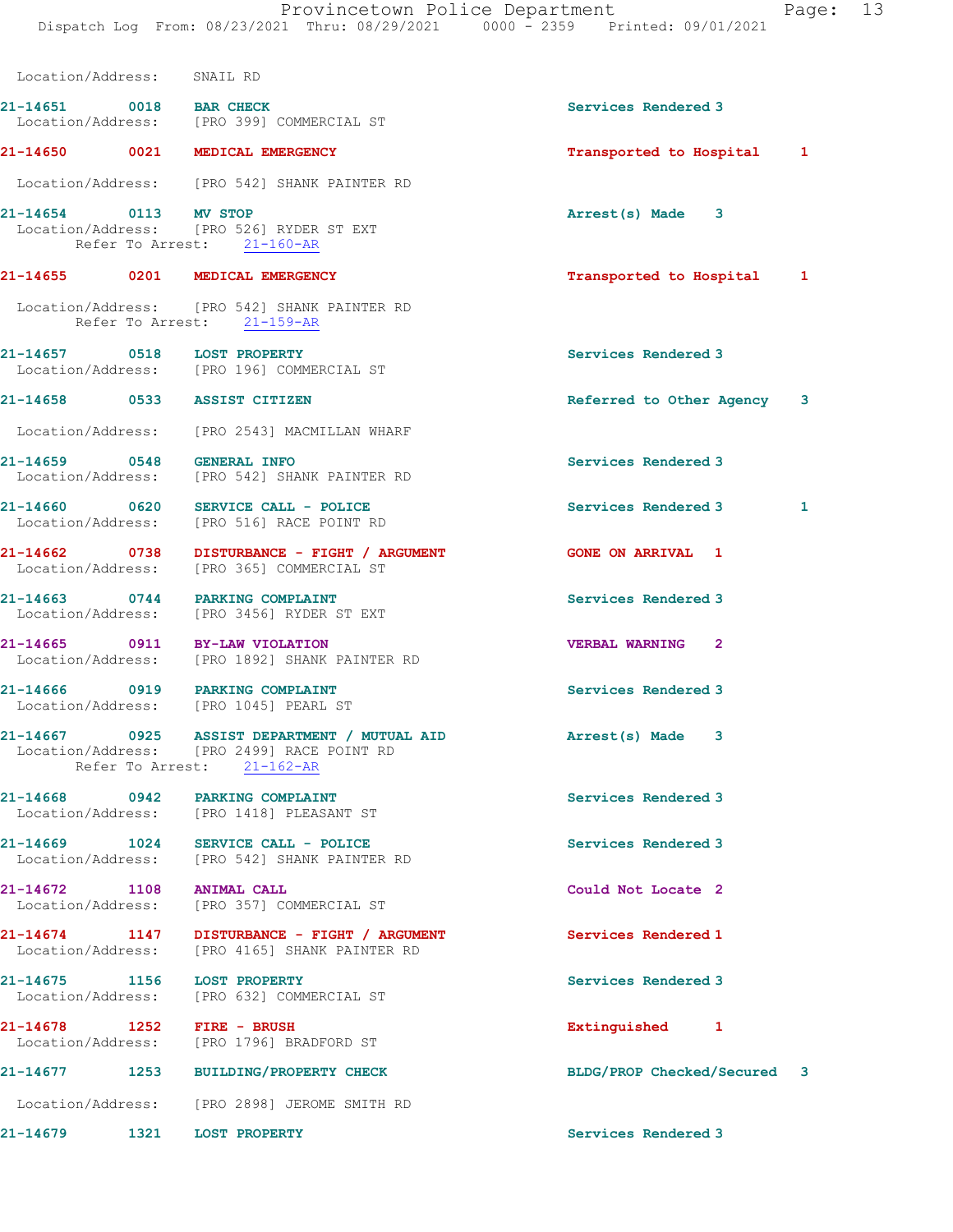|                           | Dispatch Log From: 08/23/2021 Thru: 08/29/2021 0000 - 2359 Printed: 09/01/2021             | Provincetown Police Department | Page: 14 |  |
|---------------------------|--------------------------------------------------------------------------------------------|--------------------------------|----------|--|
|                           | Location/Address: [PRO 542] SHANK PAINTER RD                                               |                                |          |  |
|                           | 21-14680 1330 DISTURBANCE - FIGHT / ARGUMENT <b>Referred</b> to Other Agency 1             |                                |          |  |
|                           | Location/Address: RACE POINT RD                                                            |                                |          |  |
|                           | 21-14682 1500 MEDICAL EMERGENCY<br>Location/Address: [PRO 3259] MACMILLAN WHARF            | <b>PATIENT REFUSAL 1</b>       |          |  |
|                           | 21-14685 1733 PARKING COMPLAINT<br>Location/Address: [PRO 105] COMMERCIAL ST               | Vehicle Towed 3                |          |  |
|                           | 21-14686 1806 DISORDERLY<br>Location/Address: [PRO 146] COMMERCIAL ST                      | Could Not Locate 1             |          |  |
|                           | 21-14687 1811 SUSPICIOUS ACTIVITY<br>Location/Address: [PRO 1714] COMMERCIAL ST            | Services Rendered 2            |          |  |
|                           | 21-14688 1827 MV STOP<br>Location/Address: [PRO 3554] ATLANTIC AVE                         | <b>VERBAL WARNING 3</b>        |          |  |
|                           | 21-14690 1953 ALARM - GENERAL<br>Location/Address: [PRO 2277] BRADFORD ST                  | False Alarm 1                  |          |  |
|                           | 21-14692 2019 ALARM - FIRE<br>Location/Address: [PRO 1147] WILLOW DR                       | False Alarm 1                  |          |  |
|                           | 21-14693 2023 BUILDING/PROPERTY CHECK<br>Location/Address: [PRO 3318] CEMETERY RD          | Services Rendered 3            |          |  |
| 21-14694 2044 MV STOP     | Location/Address: [PRO 4136] BRADFORD ST                                                   | <b>VERBAL WARNING 3</b>        |          |  |
|                           | 21-14695 2052 MV COMPLAINT<br>Location/Address: ROUTE 6 + CONWELL ST                       | Could Not Locate 2             |          |  |
| 21-14696 2101 MV STOP     | Location/Address: BRADFORD ST + HOWLAND ST                                                 | <b>VERBAL WARNING 3</b>        |          |  |
|                           | 21-14697 2129 911 - GENERAL<br>Location/Address: [PRO 312] COMMERCIAL ST                   | Services Rendered 1            |          |  |
| Location/Address: ROUTE 6 | 21-14699 2132 MV DISABLED                                                                  | Services Rendered 2            |          |  |
|                           | 21-14700 2147 NOISE COMPLAINT<br>Location/Address: [PRO 444] HIGH POLE HILL                | Services Rendered 3            |          |  |
|                           | 21-14701 2200 DISORDERLY<br>Location/Address: [PRO 221] COMMERCIAL ST                      | Services Rendered 1            |          |  |
|                           | 21-14702 2220 MEDICAL EMERGENCY<br>Location/Address: [PRO 3222] ALDEN ST                   | <b>PATIENT REFUSAL 1</b>       |          |  |
|                           | 21-14703 2345 DISTURBANCE - FIGHT / ARGUMENT<br>Location/Address: [PRO 2832] COMMERCIAL ST | Services Rendered 1            |          |  |
| 21-14704 2345 FOLLOW UP   | Location/Address: [PRO 542] SHANK PAINTER RD                                               | Services Rendered 2            |          |  |
|                           | For Date: $08/29/2021 -$ Sunday                                                            |                                |          |  |

| 21-14709                      | 0115 | <b>MV OBSERVANCE</b><br><b>ASSIGNMENT</b>          | Services Rendered 3       |                         |
|-------------------------------|------|----------------------------------------------------|---------------------------|-------------------------|
| Location/Address:             |      | [PRO 182] COMMERCIAL ST                            |                           |                         |
| 21-14708                      | 0103 | <b>BUILDING/PROPERTY CHECK</b>                     | BLDG/PROP Checked/Secured | $\overline{\mathbf{3}}$ |
| 21-14705<br>Location/Address: | 0024 | <b>NOISE COMPLAINT</b><br>[PRO 3276] COMMERCIAL ST | <b>SPOKEN TO</b>          |                         |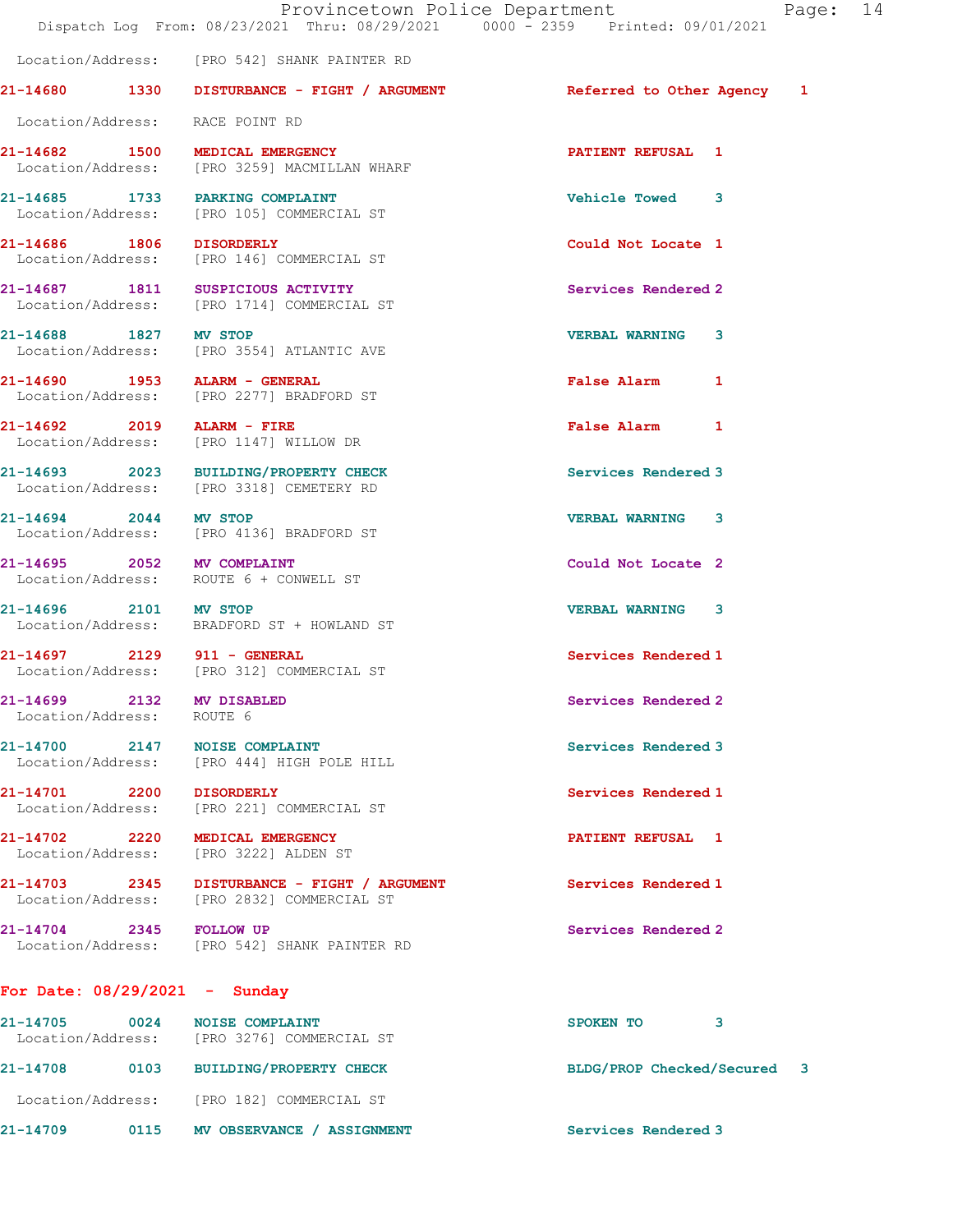|                                 | Location/Address: [PRO 2577] BRADFORD ST                                                     |                             |   |
|---------------------------------|----------------------------------------------------------------------------------------------|-----------------------------|---|
|                                 | 21-14711 0207 MEDICAL EMERGENCY<br>Location/Address: [PRO 3222] ALDEN ST                     | <b>PATIENT REFUSAL 1</b>    |   |
|                                 | 21-14712 0218 BUILDING/PROPERTY CHECK<br>Location/Address: [PRO 2483] COMMERCIAL ST          | Services Rendered 3         |   |
|                                 | 21-14713 0228 MV OBSERVANCE / ASSIGNMENT<br>Location/Address: ROUTE 6 + SNAIL RD             | Services Rendered 3         |   |
| 21-14714 0251 NOISE COMPLAINT   | Location/Address: [PRO 3205] HEATHER'S WAY                                                   | SPOKEN TO<br>3              |   |
|                                 | 21-14715 0535 BUILDING/PROPERTY CHECK<br>Location/Address: [PRO 3259] MACMILLAN WHARF        | Services Rendered 3         |   |
|                                 | 21-14716 0545 BUILDING/PROPERTY CHECK<br>Location/Address: [PRO 519] RACE POINT RD           | Services Rendered 3         |   |
|                                 | 21-14717 0557 MV OBSERVANCE / ASSIGNMENT<br>Location/Address: ROUTE 6 + CONWELL ST           | Services Rendered 3         |   |
|                                 | 21-14718 0626 MV OBSERVANCE / ASSIGNMENT<br>Location/Address: ROUTE 6 + SHANK PAINTER RD     | Services Rendered 3         |   |
|                                 | $21-14719$ 0732 SERVICE CALL - POLICE<br>Location/Address: [PRO 516] RACE POINT RD           | Services Rendered 3         |   |
|                                 | 21-14720 0742 MEDICAL EMERGENCY<br>Location/Address: [PRO 542] SHANK PAINTER RD              | <b>PATIENT REFUSAL 1</b>    |   |
|                                 | 21-14721 0844 LOST PROPERTY<br>Location/Address: [PRO 542] SHANK PAINTER RD                  | Services Rendered 3         |   |
|                                 | 21-14722 0915 PARKING COMPLAINT<br>Location/Address: [PRO 2483] COMMERCIAL ST                | Vehicle Towed 3             |   |
| 21-14723 0923                   | <b>LOST PROPERTY</b><br>Location/Address: [PRO 542] SHANK PAINTER RD                         | Services Rendered 3         |   |
|                                 | 21-14724 0929 MEDICAL EMERGENCY<br>Location/Address: [PRO 3007] HARRY KEMP WAY               | <b>PATIENT REFUSAL 1</b>    |   |
|                                 | 21-14725 0953 HARASSMENT / THREATS<br>Location/Address: [PRO 1870] CARVER CT                 | SPOKEN TO<br>$\overline{2}$ |   |
|                                 | 21-14726 1024 BUILDING/PROPERTY CHECK<br>Location/Address: [PRO 526] RYDER ST EXT            | Services Rendered 3         |   |
|                                 | 21-14728 1104 BUILDING/PROPERTY CHECK                                                        | BLDG/PROP Checked/Secured 3 |   |
|                                 | Location/Address: [PRO 3430] COMMERCIAL ST                                                   |                             |   |
| 21-14729                        | 1112 MEDICAL EMERGENCY                                                                       | Transported to Hospital     | 1 |
|                                 | Location/Address: [PRO 440] HARRY KEMP WAY                                                   |                             |   |
| 21-14730 1114 PARKING COMPLAINT | Location/Address: [PRO 765] BRADFORD ST                                                      | Services Rendered 3         |   |
|                                 | 21-14731 1146 MV OBSERVANCE / ASSIGNMENT<br>Location/Address: [PRO 3440] ROUTE 6             | Services Rendered 3         |   |
|                                 | 21-14732 1212 ASSIST DEPARTMENT / MUTUAL AID<br>Location/Address: [PRO 3259] MACMILLAN WHARF | Services Rendered 3         |   |
| 21-14734 1506 LOST PROPERTY     | Location/Address: [PRO 2426] COMMERCIAL ST                                                   | Services Rendered 3         |   |
|                                 |                                                                                              | <b>False Alarm</b><br>1     |   |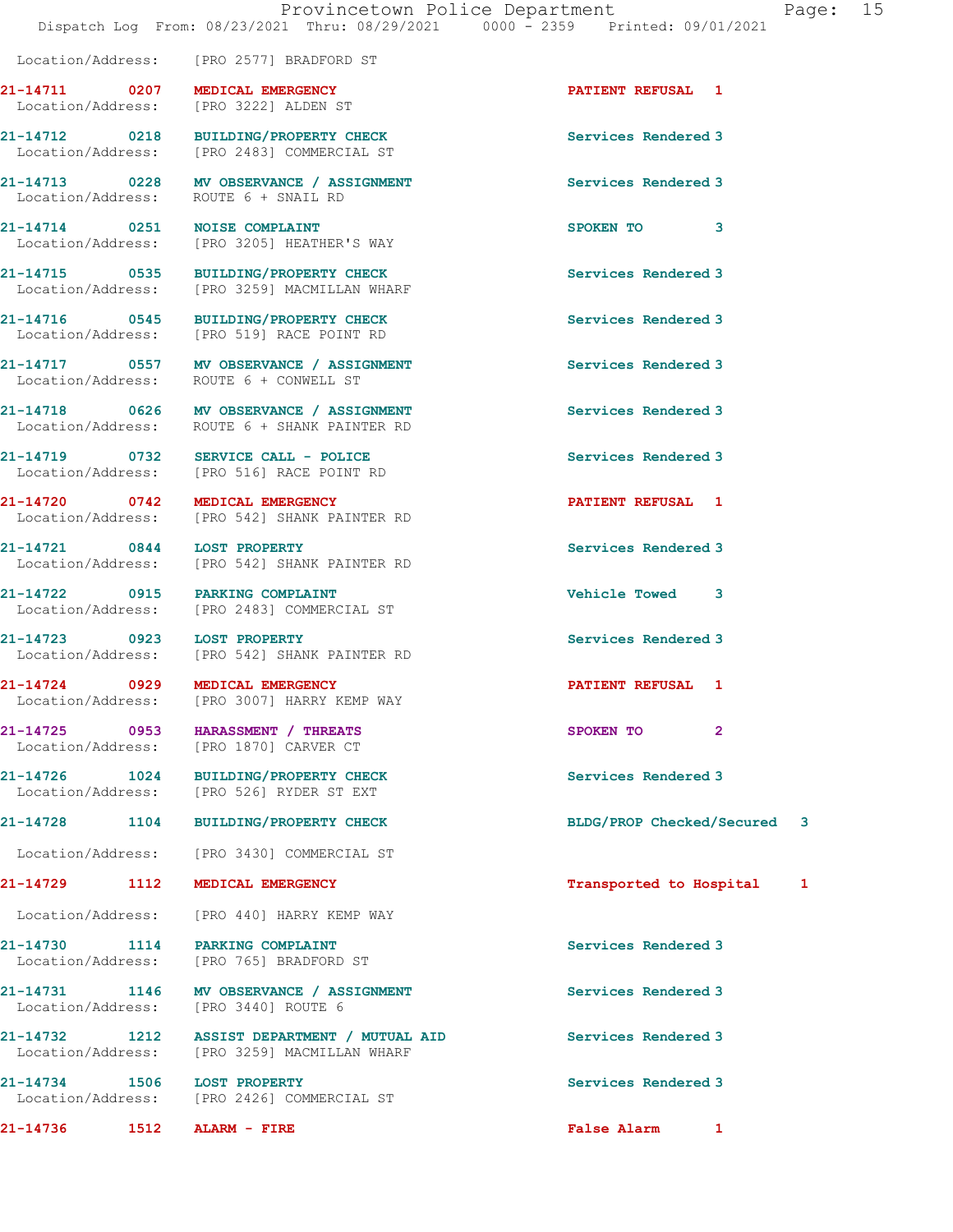|                                    |                                                                                                  | Provincetown Police Department<br>Dispatch Log From: 08/23/2021 Thru: 08/29/2021 0000 - 2359 Printed: 09/01/2021 | Page: | 16 |
|------------------------------------|--------------------------------------------------------------------------------------------------|------------------------------------------------------------------------------------------------------------------|-------|----|
|                                    | Location/Address: [PRO 4022] HARRY KEMP WAY                                                      |                                                                                                                  |       |    |
| 21-14738 1556 ALARM - FIRE         | Location/Address: [PRO 3670] SHANK PAINTER RD                                                    | False Alarm 1                                                                                                    |       |    |
| Location/Address:                  | 21-14739 1620 BUILDING/PROPERTY CHECK<br>[PRO 564] BAYBERRY AVE                                  | Services Rendered 3                                                                                              |       |    |
|                                    | 21-14740 1632 MV OBSERVANCE / ASSIGNMENT<br>Location/Address: SHANK PAINTER RD + JEROME SMITH RD | Services Rendered 3                                                                                              |       |    |
| 21-14741 1633 LOST PROPERTY        | Location/Address: [PRO 4136] BRADFORD ST                                                         | Services Rendered 3                                                                                              |       |    |
|                                    | 21-14743 1746 ASSIST CITIZEN                                                                     | Referred to Other Agency                                                                                         | 3     |    |
|                                    | Location/Address: [PRO 3222] ALDEN ST                                                            |                                                                                                                  |       |    |
|                                    | 21-14744 1847 MEDICAL EMERGENCY                                                                  | Transported to Hospital                                                                                          | 1     |    |
|                                    | Location/Address: [PRO 442] HARRY KEMP WAY                                                       |                                                                                                                  |       |    |
|                                    | 21-14745 1914 MEDICAL EMERGENCY                                                                  | Transported to Hospital                                                                                          | 1     |    |
|                                    | Location/Address: [PRO 146] COMMERCIAL ST<br>Refer To Accident: 21-69-AC                         |                                                                                                                  |       |    |
|                                    | 21-14746 2004 MV OBSERVANCE / ASSIGNMENT<br>Location/Address: [PRO 3440] ROUTE 6                 | Services Rendered 3                                                                                              |       |    |
| 21-14747 2022 911 - GENERAL        | Location/Address: [PRO 356] COMMERCIAL ST                                                        | Services Rendered 1                                                                                              |       |    |
|                                    | 21-14749 2031 BUILDING/PROPERTY CHECK                                                            | BLDG/PROP Checked/Secured 3                                                                                      |       |    |
|                                    | Location/Address: [PRO 440] HARRY KEMP WAY                                                       |                                                                                                                  |       |    |
| 21-14750 2036 911 - GENERAL        | Location/Address: [PRO 526] RYDER ST EXT                                                         | Could Not Locate 1                                                                                               |       |    |
| 21-14752                           | 2105 BUILDING/PROPERTY CHECK                                                                     | BLDG/PROP Checked/Secured 3                                                                                      |       |    |
| Location/Address:                  | [PRO 1778] SHANK PAINTER RD                                                                      |                                                                                                                  |       |    |
| 21-14753 2108                      | BUILDING/PROPERTY CHECK<br>Location/Address: [PRO 3430] COMMERCIAL ST                            | Services Rendered 3                                                                                              |       |    |
| 21-14754 2143 MV STOP              | Location/Address: ROUTE 6 + SNAIL RD                                                             | VERBAL WARNING 3                                                                                                 |       |    |
|                                    | 21-14755 2156 BUILDING/PROPERTY CHECK                                                            | BLDG/PROP Checked/Secured 3                                                                                      |       |    |
| Location/Address:                  | [PRO 3256] COMMERCIAL ST                                                                         |                                                                                                                  |       |    |
|                                    | 21-14756 2159 BUILDING/PROPERTY CHECK<br>Location/Address: [PRO 2977] COMMERCIAL ST              | Services Rendered 3                                                                                              |       |    |
| 21-14757 2206<br>Location/Address: | MV OBSERVANCE / ASSIGNMENT<br>CONWELL ST + ROUTE 6                                               | Services Rendered 3                                                                                              |       |    |
|                                    | 21-14758 2220 NOISE COMPLAINT<br>Location/Address: [PRO 3022] COMMERCIAL ST                      | Services Rendered 3                                                                                              |       |    |
| 21-14759 2257<br>Location/Address: | MEDICAL EMERGENCY<br>[PRO 2616] COMMERCIAL ST                                                    | PATIENT REFUSAL 1                                                                                                |       |    |
|                                    | 21-14760 2350 BUILDING/PROPERTY CHECK                                                            | BLDG/PROP Checked/Secured 3                                                                                      |       |    |
|                                    | Location/Address: [PRO 413] CONWELL ST                                                           |                                                                                                                  |       |    |
| 21-14761                           | 2350<br><b>FOLLOW UP</b>                                                                         | Services Rendered 2                                                                                              |       |    |